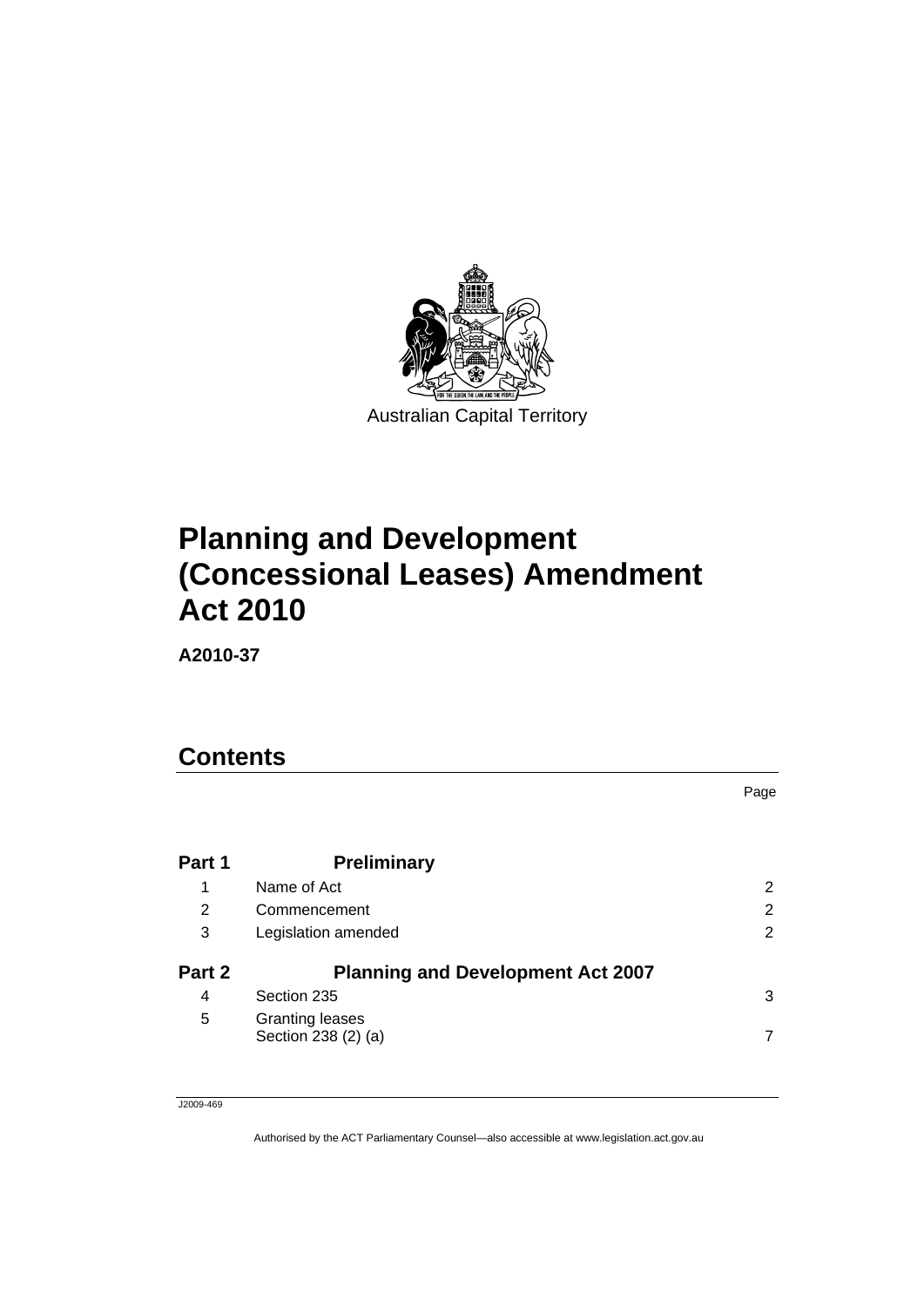#### **Contents**

|    |                                                                                                     | Page |
|----|-----------------------------------------------------------------------------------------------------|------|
| 6  | Restrictions on dealings with certain leases<br>Section 251 (3) to (7)                              | 7    |
| 7  | Grant of further leases<br>Section 254 (3) and note                                                 | 8    |
| 8  | Decision about whether lease concessional<br>Section 257 (1)                                        | 9    |
| 9  | Section 257 (2) and (3)                                                                             | 9    |
| 10 | Section 257 (4)                                                                                     | 10   |
| 11 | Section 257 (5)                                                                                     | 11   |
| 12 | New section 257 (6)                                                                                 | 11   |
| 13 | Authority may decide whether lease concessional on own initiative<br>New section 258 (2A)           | 11   |
| 14 | Section 258 (4)                                                                                     | 11   |
| 15 | New sections 258A to 258C                                                                           | 12   |
| 16 | Section 259                                                                                         | 16   |
| 17 | Application-div 9.4.2<br>Section 260                                                                | 20   |
| 18 | New section 260A                                                                                    | 20   |
| 19 | Development approval of application about concessional lease subject<br>to condition<br>Section 262 | 21   |
| 20 | New section 262 (2)                                                                                 | 21   |
| 21 | Working out amount payable to discharge concessional leases<br>Section 263 (1)                      | 22   |
| 22 | Restrictions on dealings with concessional leases<br>New section 265 (3)                            | 22   |
| 23 | No variation of certain leases for 5 years<br>New section 275 (4) and (5)                           | 22   |
| 24 | Transfer of land subject to building and development provision<br>Section 298 (6)                   | 23   |
| 25 | New section 409A                                                                                    | 23   |
| 26 | Transitional effect-Legislation Act, s 88<br>Section 430                                            | 23   |
| 27 | Expiry-ch 15<br>Section 431                                                                         | 24   |

contents 2 Planning and Development (Concessional Leases) Amendment Act 2010

A2010-37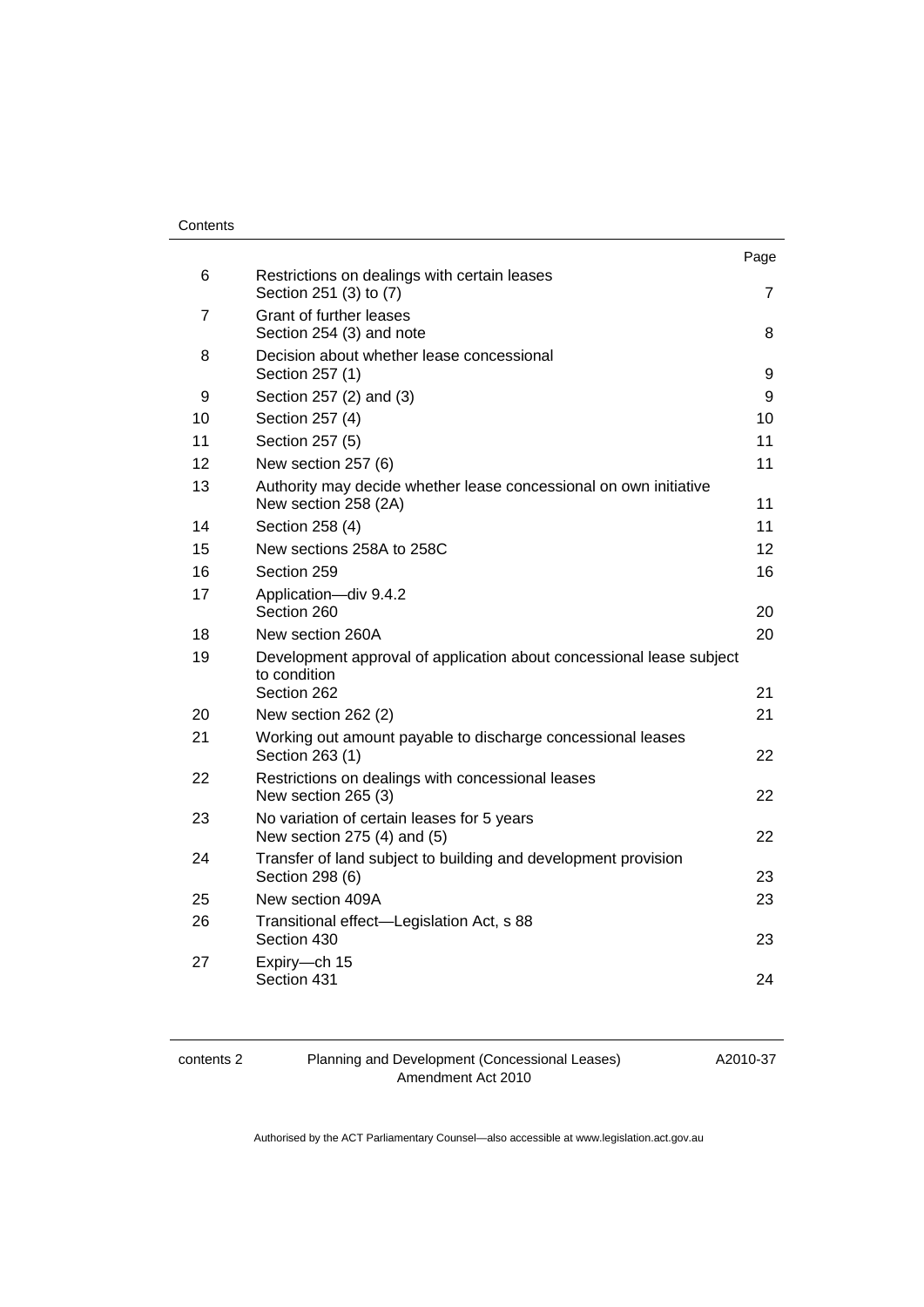|        |                                                                                              | Contents |
|--------|----------------------------------------------------------------------------------------------|----------|
|        |                                                                                              | Page     |
| 28     | Power to make lease and development conditions                                               |          |
|        | Section 446 (5)                                                                              | 24       |
| 29     | Transitional—application for development approval if lease and                               |          |
|        | development condition<br>Section 446A (3)                                                    | 24       |
| 30     | Transitional-extended application of s 275                                                   |          |
|        | Section 453 (2)                                                                              | 24       |
| 31     | New sections 456B and 456C                                                                   | 24       |
| 32     | Transitional—applications for certain grants before commencement<br>day                      |          |
|        | New section $458(3)(aa)$                                                                     | 25       |
| 33     | Section 458 (4)                                                                              | 26       |
| 34     | Transitional-contracts before commencement day to grant leases<br>New section 459A (3) (aa)  | 26       |
| 35     | Transitional--plans of management<br>Section 467 (5)                                         | 26       |
| 36     | Reviewable decisions, eligible entities and interested entities<br>Schedule 1, item 19       | 27       |
| 37     | New schedule 5                                                                               | 28       |
| 38     | Dictionary, new definitions                                                                  | 35       |
| 39     | Dictionary, definition of concessional lease                                                 |          |
| 40     | Dictionary, definition of market value lease                                                 |          |
| 41     | Dictionary, new definitions                                                                  |          |
| Part 3 | <b>Planning and Development Regulation 2008</b>                                              |          |
| 42     | <b>Concessional leases</b>                                                                   |          |
|        | Part 5.1A                                                                                    | 38       |
| 43     | Definitions-pt 5.1                                                                           |          |
|        | Section 100, definition of Commonwealth entity                                               | 38       |
| 44     | Section 100, definition of territory entity                                                  | 38       |
| 45     | Direct sales requiring approval by Executive—Act, s 240 (1) (a)<br>Section 105 (a) (i), note | 38       |
| 46     | Section 105 (a) (ii), note                                                                   | 38       |
| 47     | Section 105 (e), note                                                                        | 38       |
| 48     | Direct sale criteria for territory entities—Act, s 240 (1) (a) (i)                           |          |
|        | Section 106, note                                                                            | 39       |
|        |                                                                                              |          |

A2010-37

Planning and Development (Concessional Leases) Amendment Act 2010

contents 3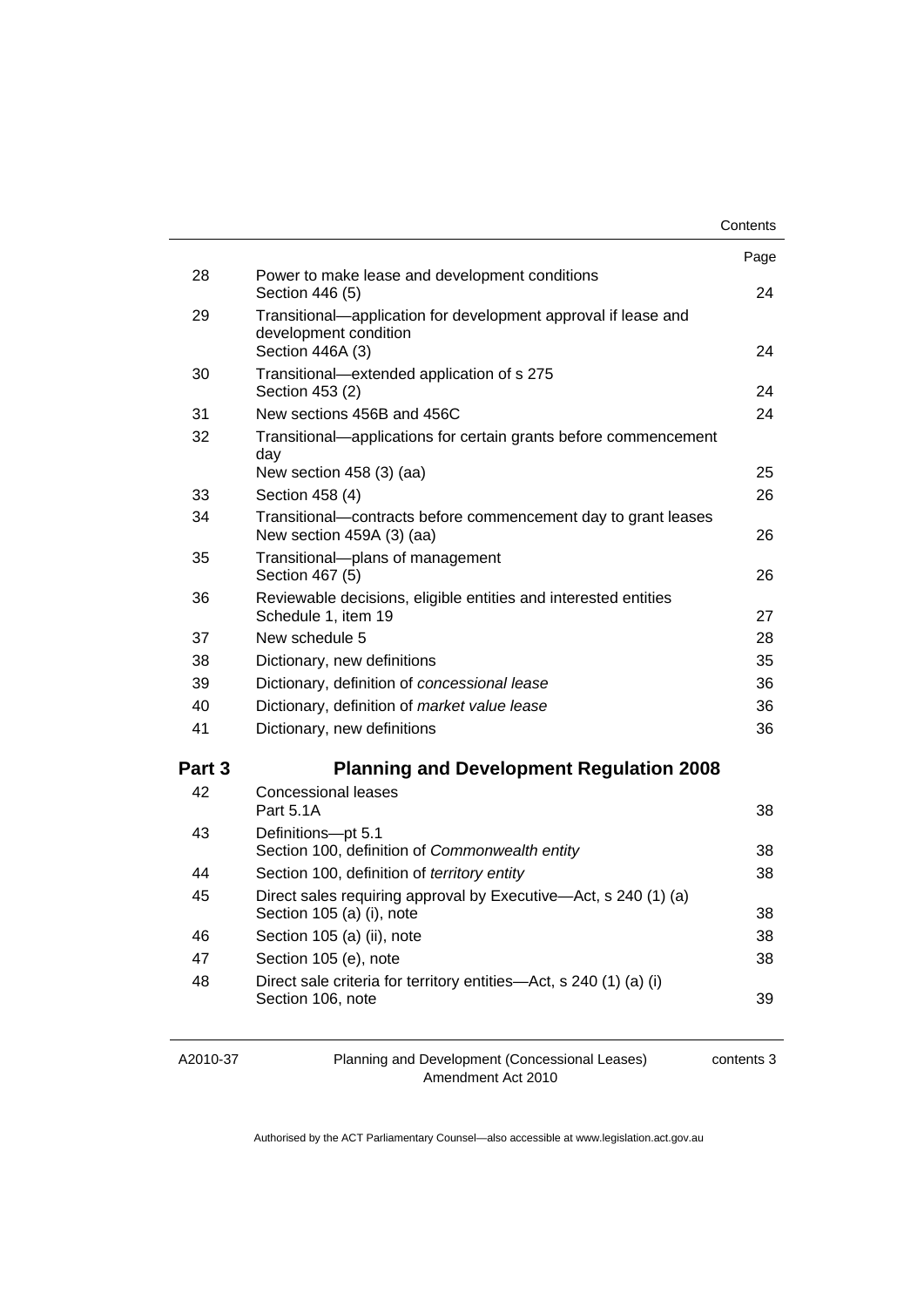|    |                                                                                                                                                                           | Page |
|----|---------------------------------------------------------------------------------------------------------------------------------------------------------------------------|------|
| 49 | Direct sale criteria for Commonwealth entities—Act, s 240 (1) (a) (i)<br>Section 107 (1), note                                                                            | 39   |
| 50 | Direct sale criteria for community organisations—Act, s 240 (1) (a) (i)<br>Section 112 (1), note                                                                          | 39   |
| 51 | Direct sale criteria for supportive accommodation—Act, s 240 (1) (a) (i)<br>Section 113 (1) (a), note                                                                     | 39   |
| 52 | Section 142 heading                                                                                                                                                       | 39   |
| 53 | Increase of change of use charge for concessional leases-Act, s 279<br>$(1)$ and $(2)$<br>Section 181 (3), definition of consolidated or subdivided concessional<br>lease | 40   |
| 54 | Increase of change of use charge for recently commenced leases—<br>Act, s 279 (1) and (2)<br>Section 182 (1) (b), note                                                    | 40   |
| 55 | Amount of refund on surrender or termination of certain leases-Act,<br>s 300 (2)<br>Section 210 (1) (b), note                                                             | 40   |
| 56 | Dictionary, note 3                                                                                                                                                        | 40   |
| 57 | Dictionary, definitions of Commonwealth entity, community<br>organisation and territory entity                                                                            | 41   |

A2010-37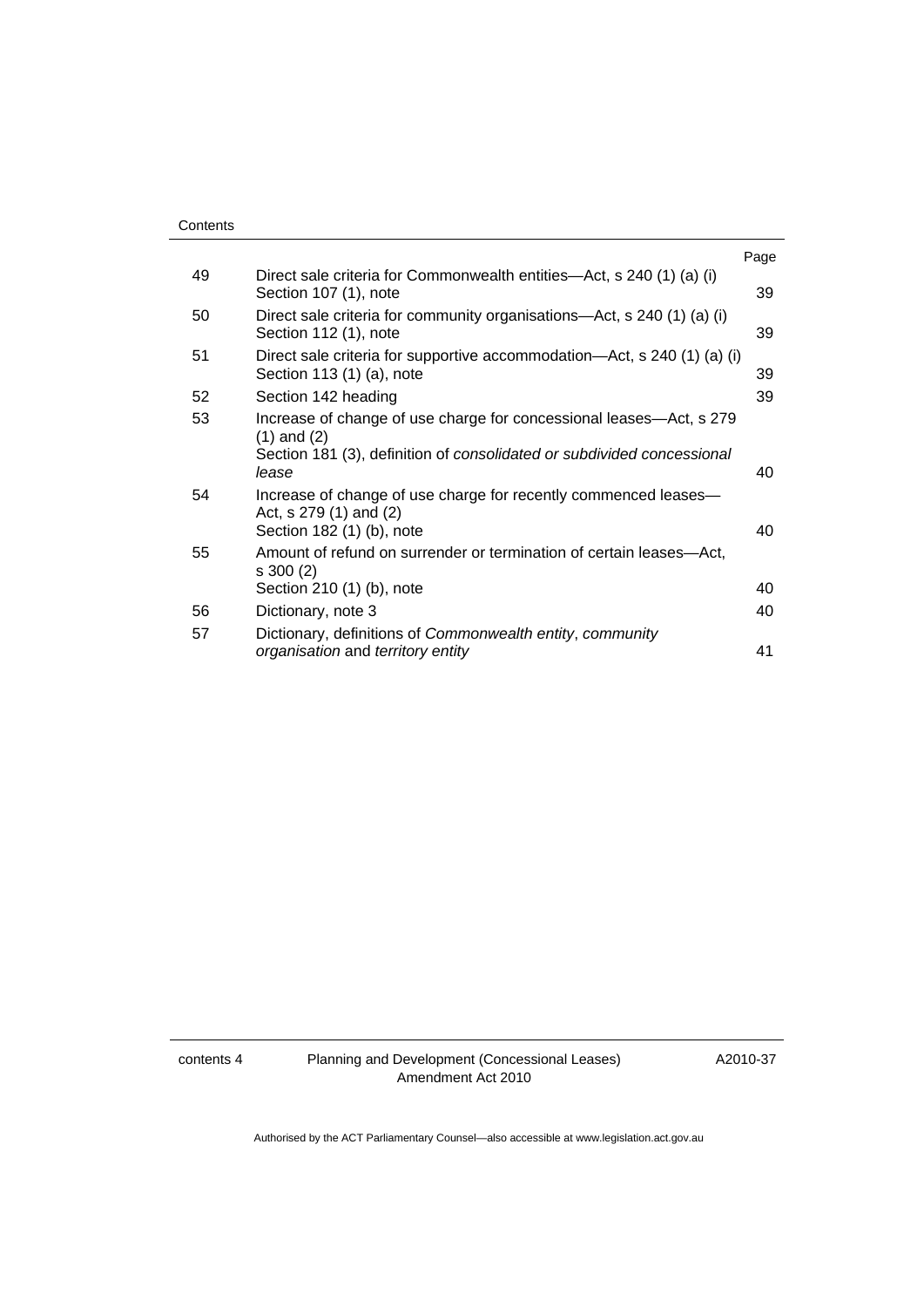<span id="page-4-0"></span>

# **Planning and Development (Concessional Leases) Amendment Act 2010**

**A2010-37** 

l

An Act to amend the *Planning and Development Act 2007*, and for other purposes

The Legislative Assembly for the Australian Capital Territory enacts as follows:

J2009-469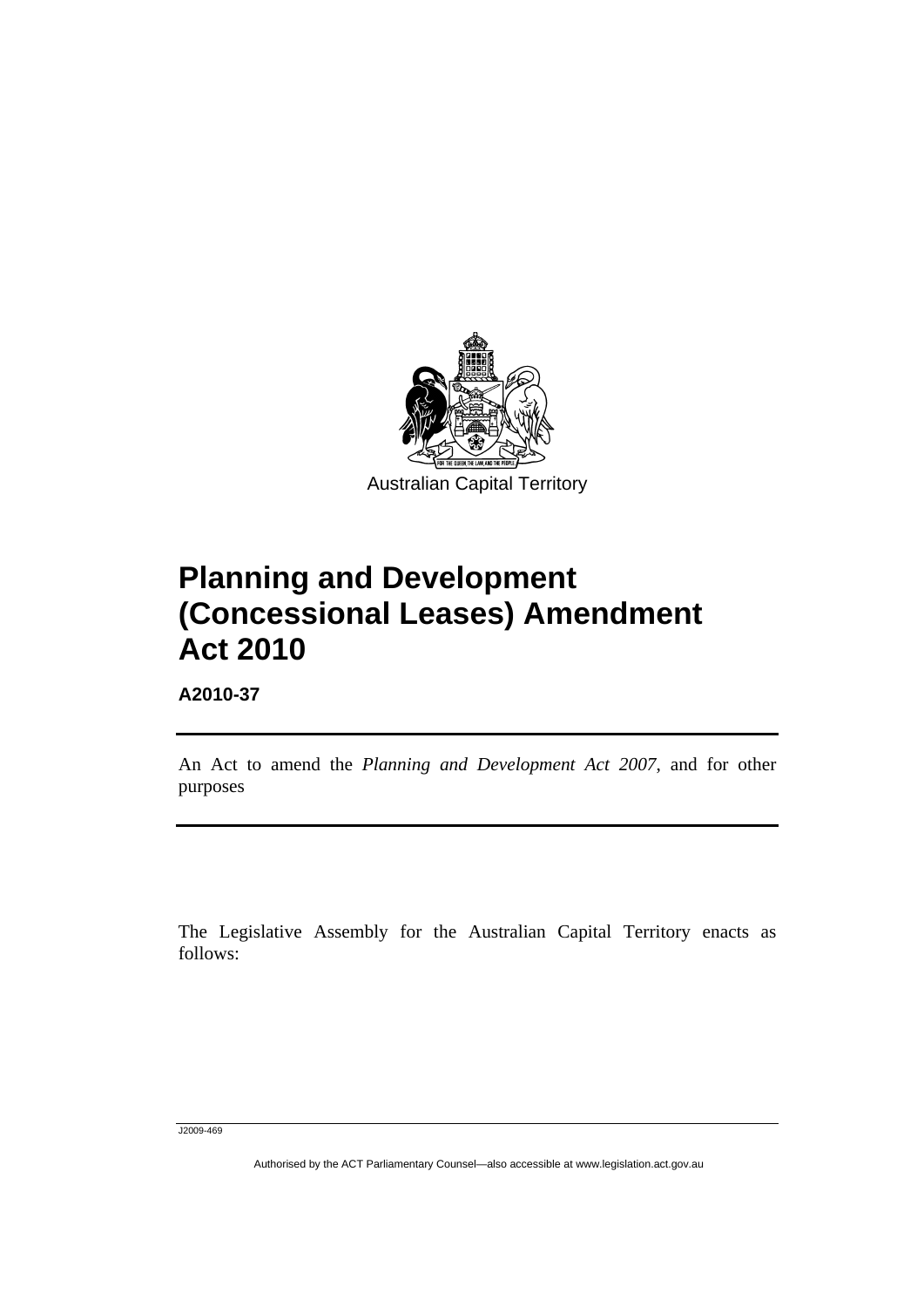#### <span id="page-5-0"></span>Part 1 **Preliminary**

Section 1

# **Part 1** Preliminary

# **1 Name of Act**  This Act is the *Planning and Development (Concessional Leases) Amendment Act 2010*. **2 Commencement**  This Act commences on the 7th day after its notification day. *Note* The naming and commencement provisions automatically commence on the notification day (see Legislation Act, s 75 (1)). **3 Legislation amended**  This Act amends the *Planning and Development Act 2007* and the *Planning and Development Regulation 2008*.

page 2 Planning and Development (Concessional Leases) Amendment Act 2010

A2010-37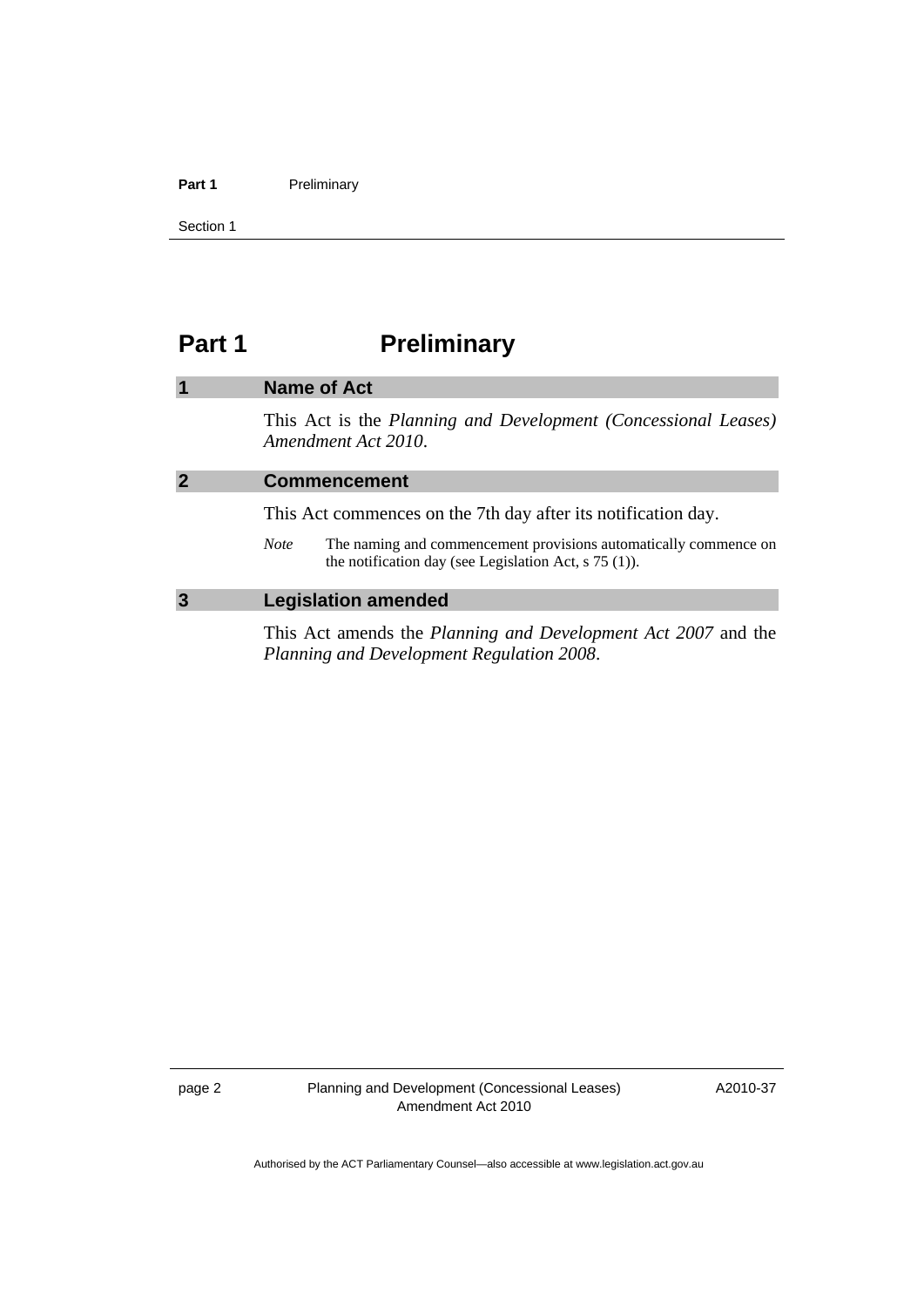# <span id="page-6-0"></span>**Part 2 Planning and Development Act 2007**

#### **4 Section 235**

*substitute* 

# **235 Meaning of** *lease***—Act**

In this Act:

*lease* means a lease (other than a sublease) of territory land—

- (a) granted under this Act; or
- (b) granted or arising under the *Unit Titles Act 2001*.
- *Note* Some leases are taken to have been granted under this Act and so come within this definition of *lease* (see s 456).

# **235A Meaning of** *concessional lease***—Act**

(1) In this Act:

#### *concessional lease*—

- (a) means a lease—
	- (i) granted for a consideration less than the full market value of the lease, whether paid as a lump sum or payable as rent, or for no consideration; and
	- (ii) for a lease granted before 31 March 2008—in relation to which neither of the following payments has been made:
		- (A) an amount in relation to the grant of the lease that is equal to the lease's market value at the time of payment or, if the amount is paid in parts, at the time of the last payment;

A2010-37

Planning and Development (Concessional Leases) Amendment Act 2010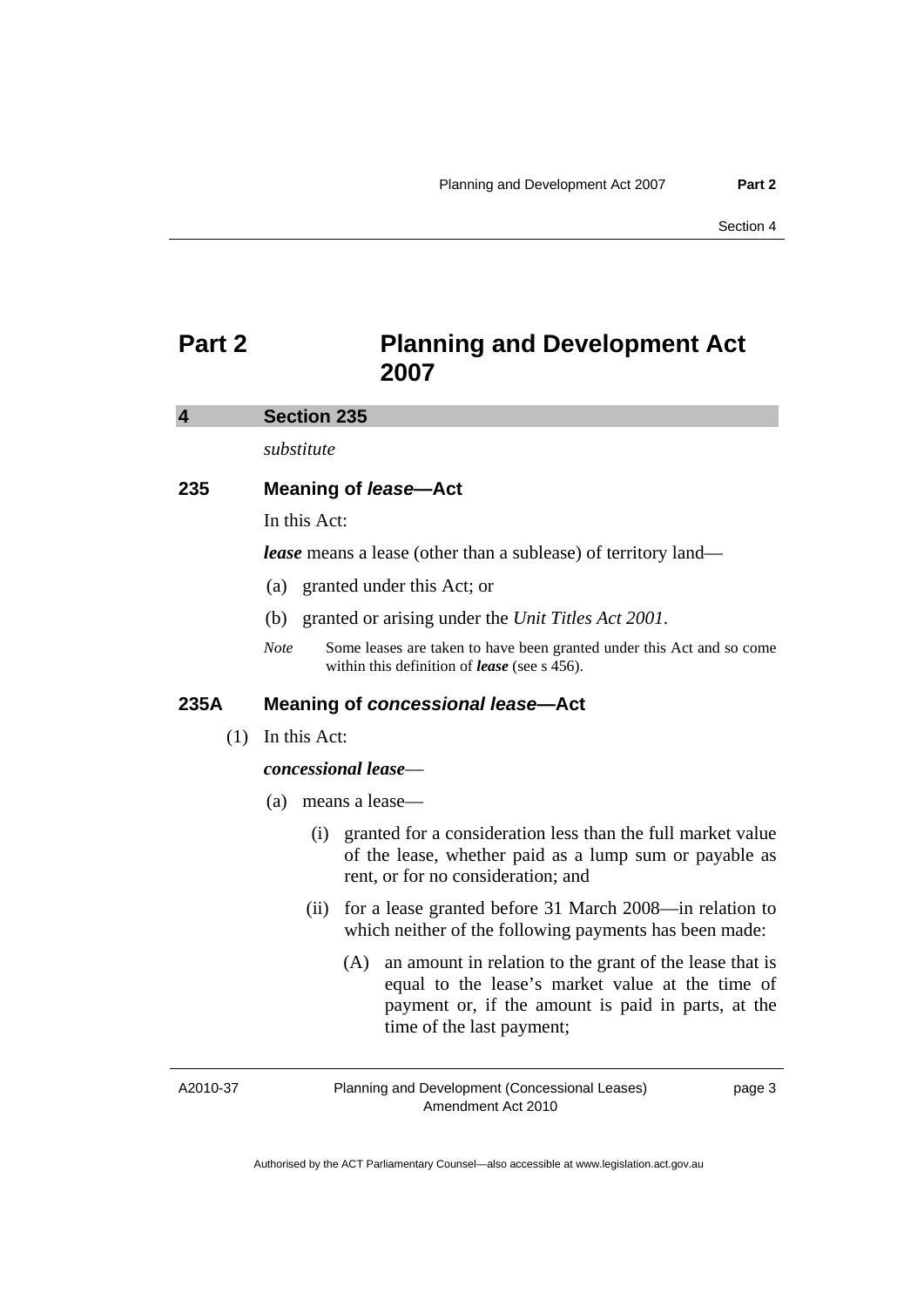(B) an amount to reduce the rent payable under the lease to a nominal rent under the *Land (Planning and Environment) Act 1991*, section 186 (Variation of lease to pay out rent); and

*Note Made*—see s (4).

- (b) includes the following leases:
	- (i) a consolidated or subdivided concessional lease;
	- (ii) a further concessional lease;
	- (iii) a regranted concessional lease.
- *Note 1* A lease that is granted as a concessional lease must include a statement that the lease is concessional (see s  $238(2)(a)$ ).
- *Note 2* The concessional status of a concessional lease may only be removed by a variation of the lease (see div 9.4.2).
- *Note 3* A consolidated or subdivided lease or further or regranted lease, other than a lease mentioned in par (b), is a market value lease (see sch 5, pt 5.2, item 1).
- *Note 4* A person may rely on a statement in a lease that the lease is concessional (see s 259C).
- (2) However, a lease is not a concessional lease if the lease is a market value lease.
- (3) A lease is not concessional only because the lease—
	- (a) was granted under the *Leases (Special Purposes) Act 1925*; and
	- (b) was granted before 1 January 1971; and
	- (c) is a lease to which the *Leases (Special Purposes) Act 1925*, section 5AB (Rent) applies.

A2010-37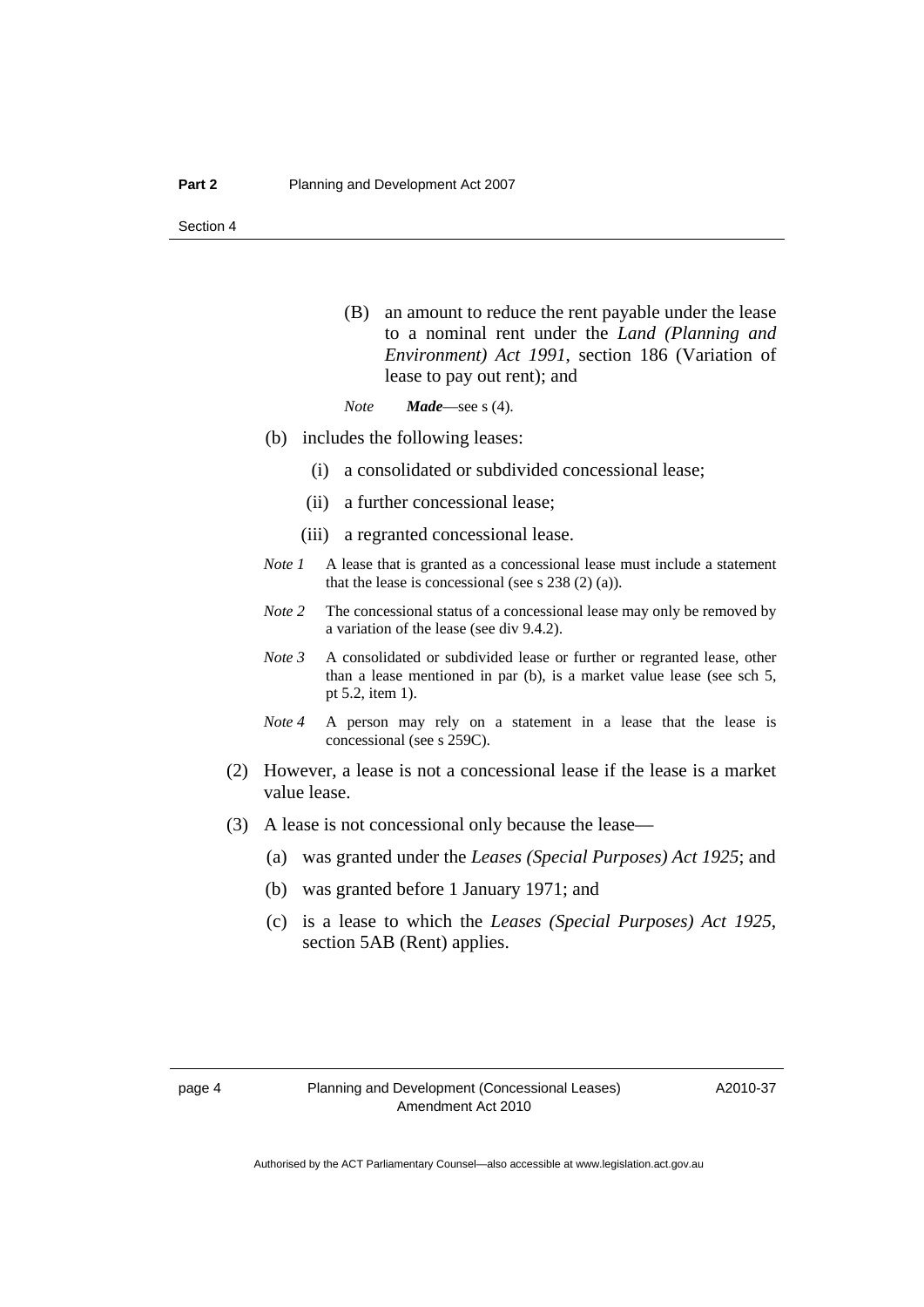(4) In this section:

*consolidated or subdivided concessional lease* means a lease granted during a consolidation or subdivision involving the surrender of 1 or more previous leases if 1 or more of the previous leases was a concessional lease.

*further concessional lease* means a further lease if the surrendered lease was a concessional lease.

*made*—a payment has been *made* if the relevant amount—

- (a) was paid to the Territory, a territory entity, the Commonwealth, a Commonwealth entity or the entity that originally granted the lease; or
- (b) was waived by the Treasurer under the *Financial Management Act 1996*, section 131, or part of the amount was waived and the rest of the amount was paid.

*regranted concessional lease* means a regranted lease (whether the regrant is on the same or different conditions) if the surrendered lease was a concessional lease.

## **235B Meaning of** *market value lease***—Act**

In this Act:

#### *market value lease*—

- (a) means a lease other than a lease that—
	- (i) states, in the lease or a memorial to the lease, that the lease is concessional; or

#### **Examples—statement in lease**

a condition of the lease or a notation or stamp on the lease

*Note* An example is part of the Act, is not exhaustive and may extend, but does not limit, the meaning of the provision in which it appears (see Legislation Act, s 126 and s 132).

A2010-37

Planning and Development (Concessional Leases) Amendment Act 2010

page 5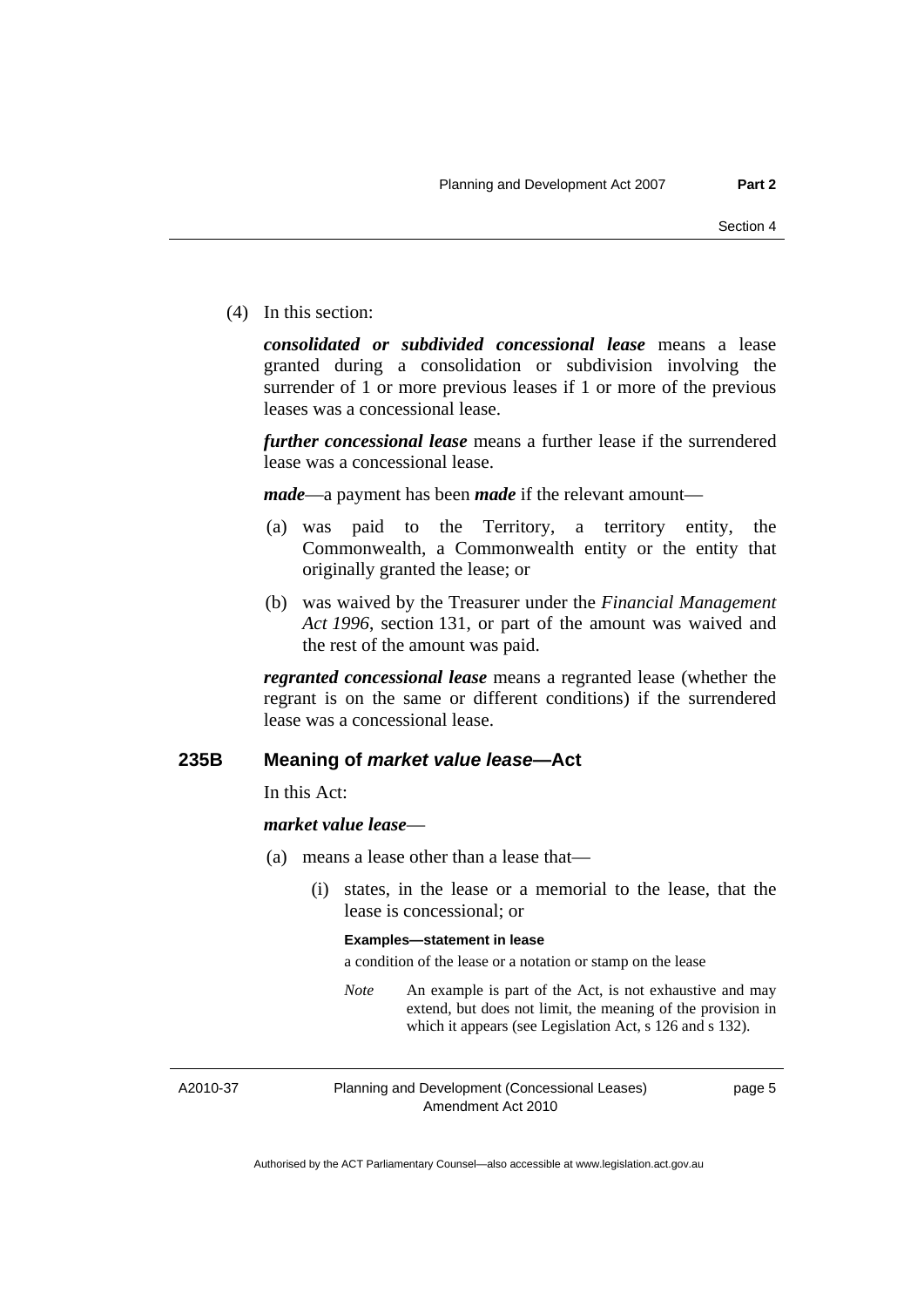- (ii) is possibly concessional; and
- (b) includes a lease mentioned in schedule 5, part 5.2.

#### **235C Meaning of** *possibly concessional***—Act**

- (1) For this Act, a lease is *possibly concessional* if the lease—
	- (a) was granted—
		- (i) before 31 March 2008; or
		- (ii) after 30 March 2008 and before the commencement of this section under the *Land (Planning and Environment) Act 1991*; and
			- *Note* A lease may be granted under the *Land (Planning and Environment) Act 1991* after 30 March 2008 in some circumstances (see s 458 and s 459A).
	- (b) does not include a statement, in the lease or a memorial to the lease—
		- (i) that the lease is a concessional lease; or
		- (ii) to the effect that the lease is a market value lease; and

#### **Examples—statement in lease**

a condition of the lease or a notation or stamp on the lease

#### **Examples—statement to effect that lease is market value lease**

the lease is a market value lease or the lease is not concessional

- *Note* An example is part of the Act, is not exhaustive and may extend, but does not limit, the meaning of the provision in which it appears (see Legislation Act, s 126 and s 132).
- (c) is mentioned in schedule 5, part 5.3.
- (2) However, a lease is not *possibly concessional* if the lease is also mentioned in schedule 5, part 5.2.

*Note* A lease mentioned in sch 5, pt 5.2 is a market value lease (see s 235B).

page 6 Planning and Development (Concessional Leases) Amendment Act 2010

A2010-37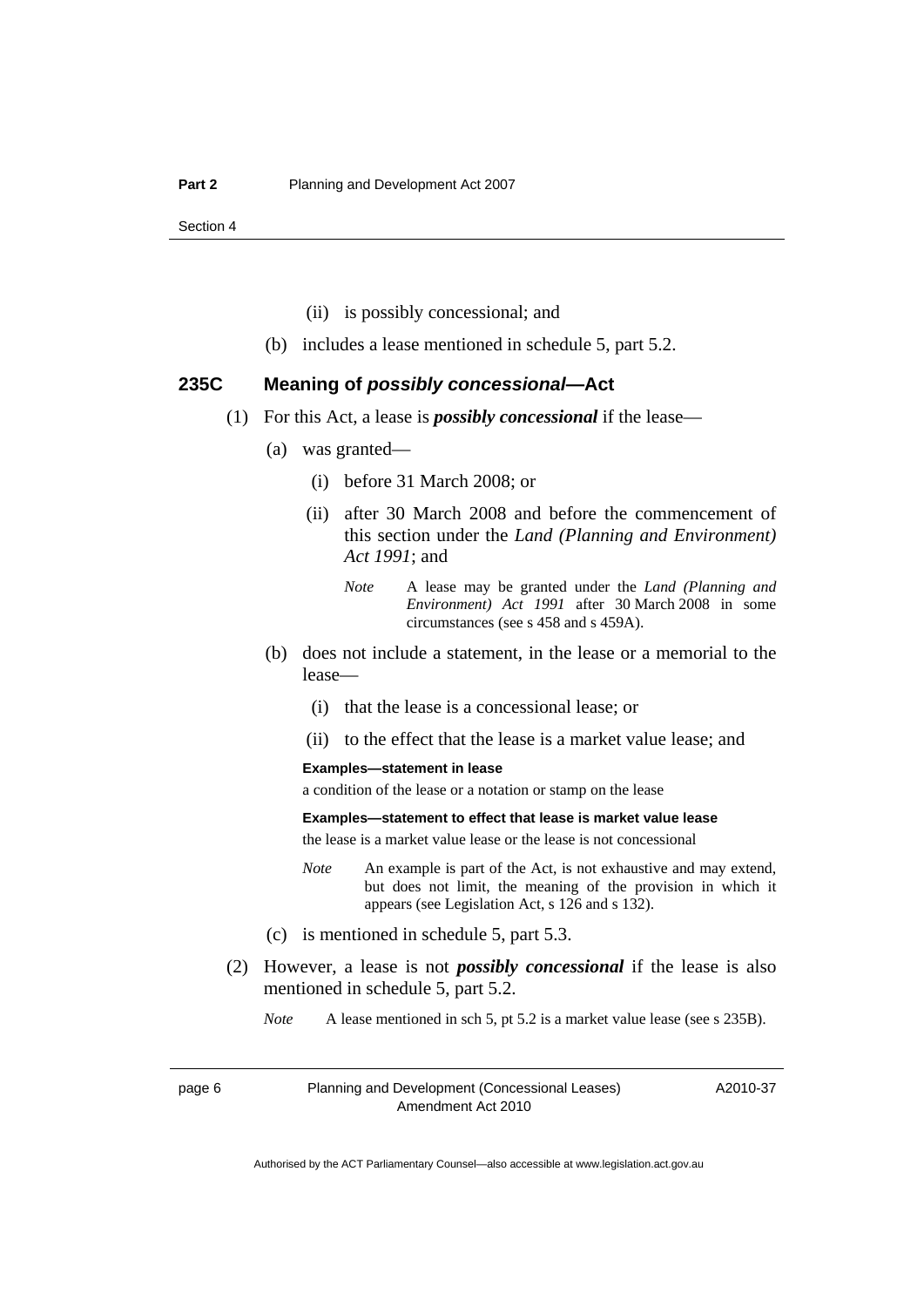<span id="page-10-0"></span> (3) Schedule 5, part 5.3, item 12 and this subsection expire 3 years after this subsection commences.

## **5 Granting leases Section 238 (2) (a)**

#### *substitute*

- (a) a statement—
	- (i) if the lease is a concessional lease—that the lease is concessional; or
	- (ii) if the lease is not concessional—to the effect that the lease is a market value lease; and

#### **Examples—statement in lease**

a condition of the lease or a notation or stamp on the lease

#### **Examples—statement to effect that lease is market value lease**

the lease is a market value lease or the lease is not concessional

*Note* An example is part of the Act, is not exhaustive and may extend, but does not limit, the meaning of the provision in which it appears (see Legislation Act, s 126 and s 132).

## **6 Restrictions on dealings with certain leases Section 251 (3) to (7)**

*substitute* 

- (3) If this section applies to a lease, the planning and land authority must tell the registrar-general that it applies.
	- *Note* If the planning and land authority tells the registrar-general that this section applies to a lease, the registrar-general must include a memorial in the register to that effect (see *Land Titles Act 1925*, s 72D).

A2010-37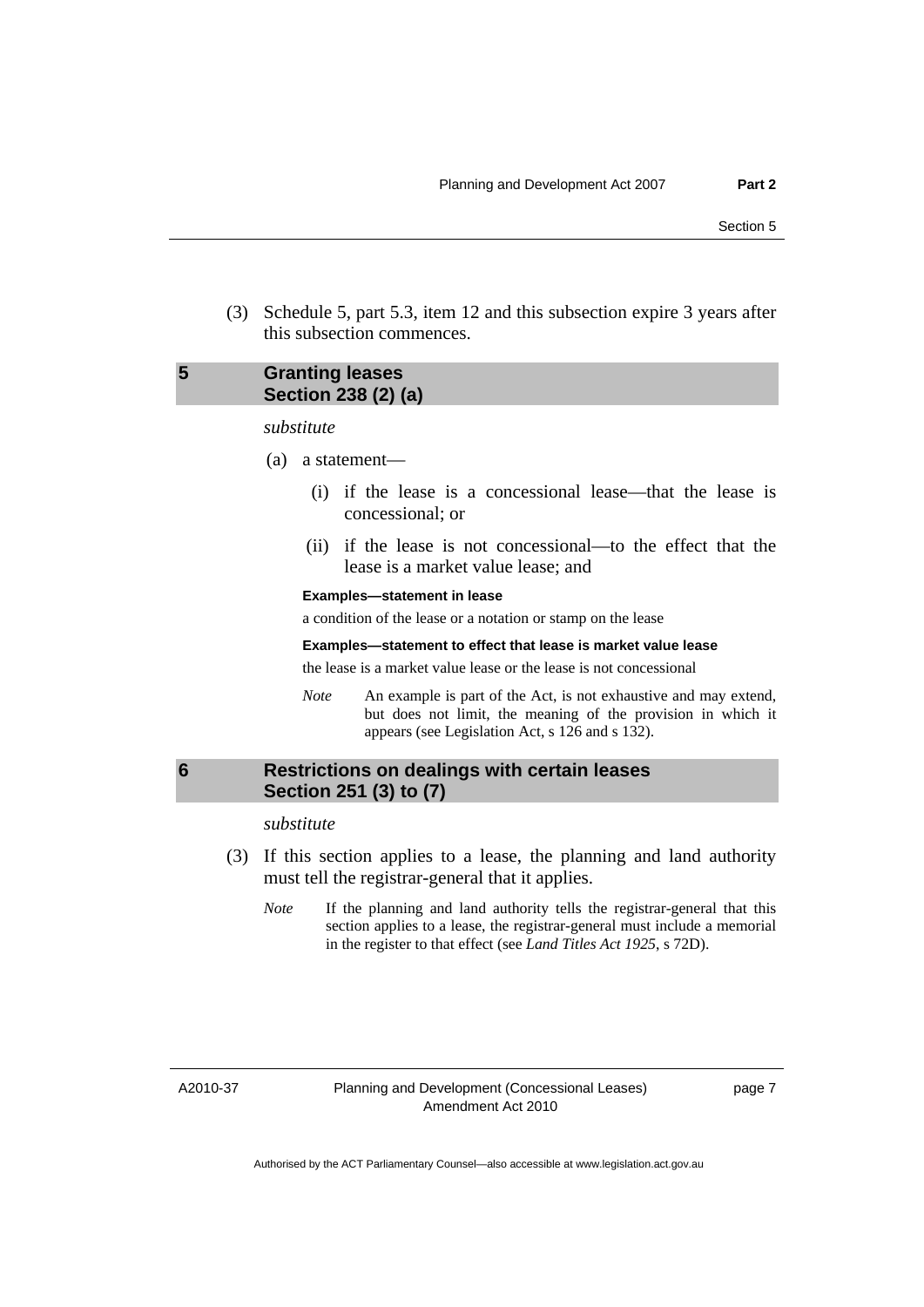<span id="page-11-0"></span> (4) If a memorial stating that this section applies to the lease is included in the register under the *Land Titles Act 1925*, the lessee, or anyone else with an interest in the lease, must not, during the restricted period for the lease, deal with the lease without the written consent of the planning and land authority under section 252.

*Note Memorial*—see the *Land Titles Act 1925*, dictionary.

- (5) However, a regulation may exempt a lease from this section, whether generally or in relation to a particular dealing.
- (6) A dealing in relation to a lease to which this section applies that is made or entered into without consent has no effect.
- (7) However, subsection (6) does not apply to a dealing registered under the *Land Titles Act 1925*.
	- *Note* The registration of an interest in land under the *Land Titles Act 1925* takes priority over any other interest in the land, subject to some exceptions (see that Act, s 58).

# **7 Grant of further leases Section 254 (3) and note**

*substitute* 

- (3) A further lease granted under this section must include a statement—
	- (a) if the lease is a concessional lease—that the lease is concessional; or

A2010-37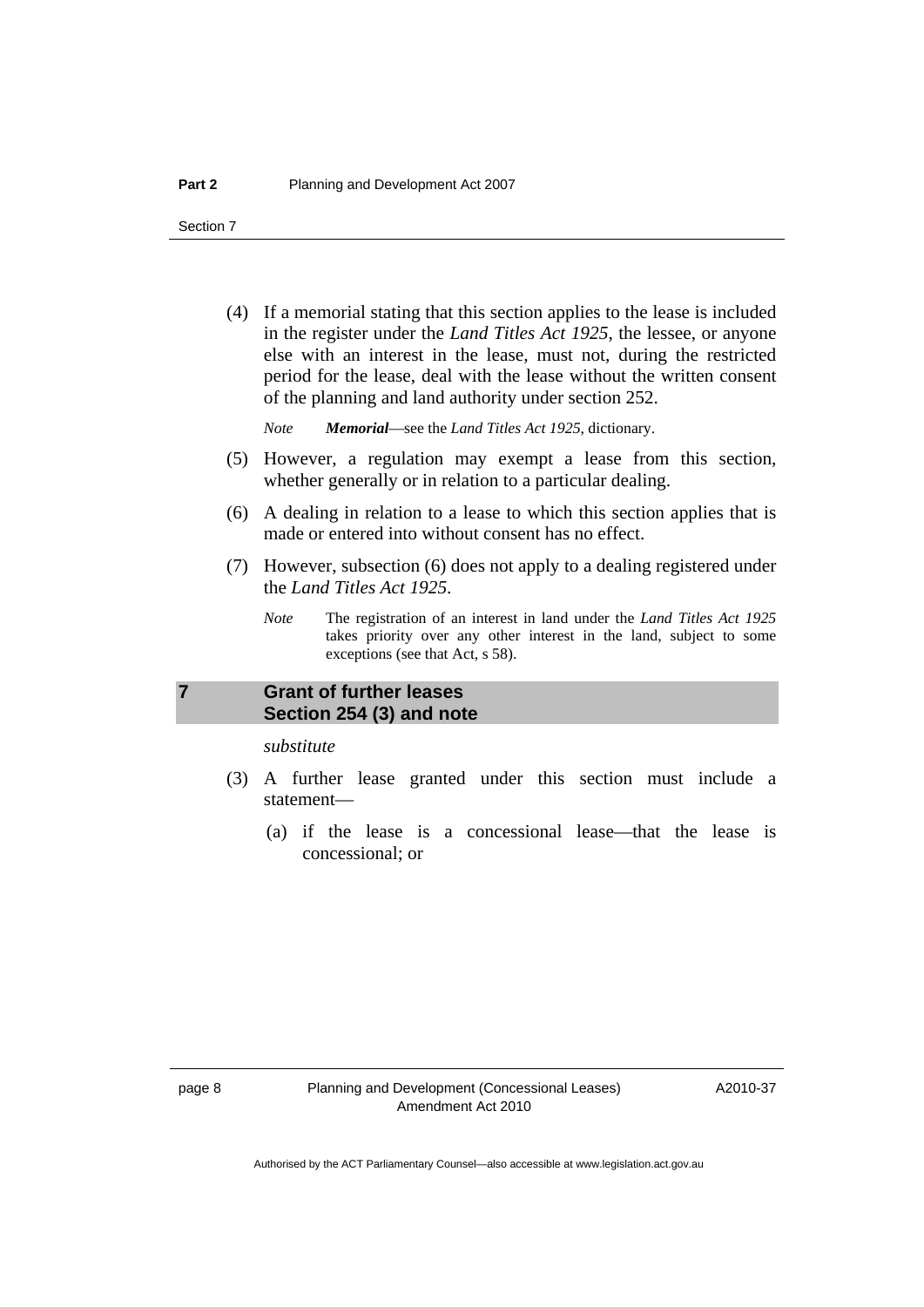<span id="page-12-0"></span> (b) if the lease is not concessional—to the effect that the lease is a market value lease.

#### **Examples—statement in lease**

a condition of the lease or a notation or stamp on the lease

#### **Examples—statement to effect that lease is market value lease**

the lease is a market value lease or the lease is not concessional

- *Note 1* A grant must be lodged with the registrar-general under the *Land Titles Act 1925* (see that Act, s 17 (2)).
- *Note* 2 An example is part of the Act, is not exhaustive and may extend, but does not limit, the meaning of the provision in which it appears (see Legislation Act, s 126 and s 132).

#### **8 Decision about whether lease concessional Section 257 (1)**

*omit* 

or not

### **9 Section 257 (2) and (3)**

### *substitute*

- (2) However, if someone (other than the lessee) has a registered interest in the lease, the planning and land authority must not make a decision under subsection (1) unless the authority has—
	- (a) given written notice (the *application notice*) of the application to the person; and
	- (b) in the application notice, invited the person to give written representations about the application to the authority at a stated address by not later than the end of a stated period of not less than 15 working days after the date the notice is given to the person; and
	- (c) considered any representations made in the time given in the application notice.

A2010-37

Planning and Development (Concessional Leases) Amendment Act 2010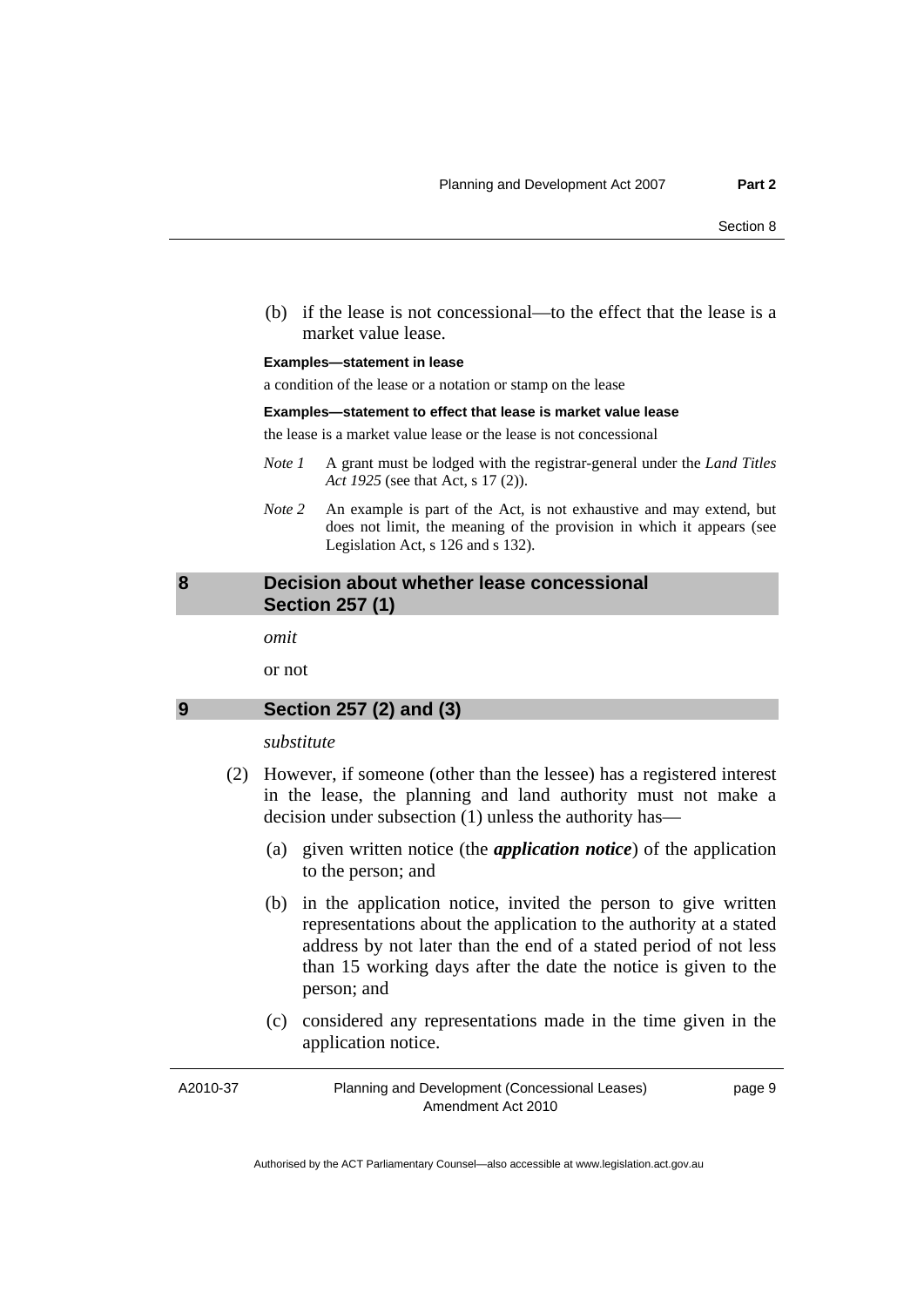- <span id="page-13-0"></span> (2A) If the planning and land authority is not satisfied that the lease is a concessional lease, the authority must decide that the lease is not concessional, in which case the lease is taken to be a market value lease.
	- (3) However, the planning and land authority is taken to have decided (the *deemed decision*) that the lease is a concessional lease if the authority has not made a decision on the application at the end of the period of 15 working days after—
		- (a) the day the application is made; or
		- (b) if someone (other than the lessee) has a registered interest in the lease—the day the period for making representations given in the application notice ends.
		- *Note 1* A lessee has a right to apply for review of a decision under this provision (see ch 13 and sch 1).
		- *Note* 2 The time for making an application for review of a deemed decision is 20 working days after the end of the 20 working-day period mentioned in s (4) (see s 409A).

### **10 Section 257 (4)**

*substitute* 

- (4) If the planning and land authority is taken to have decided that a lease is a concessional lease under subsection (3), the authority may, within 20 working days after the deemed decision is taken to have been made, decide that the lease is a market value lease under subsection (1) despite the deemed decision.
	- *Note* Because a decision of the ACAT on review is taken to have been a decision of the original decision-maker, the planning and land authority will not be able to decide that the lease is a market value lease if the ACAT has decided an application for review of the deemed decision (see *ACT Civil and Administrative Tribunal Act 2008*, s 69).

page 10 Planning and Development (Concessional Leases) Amendment Act 2010

A2010-37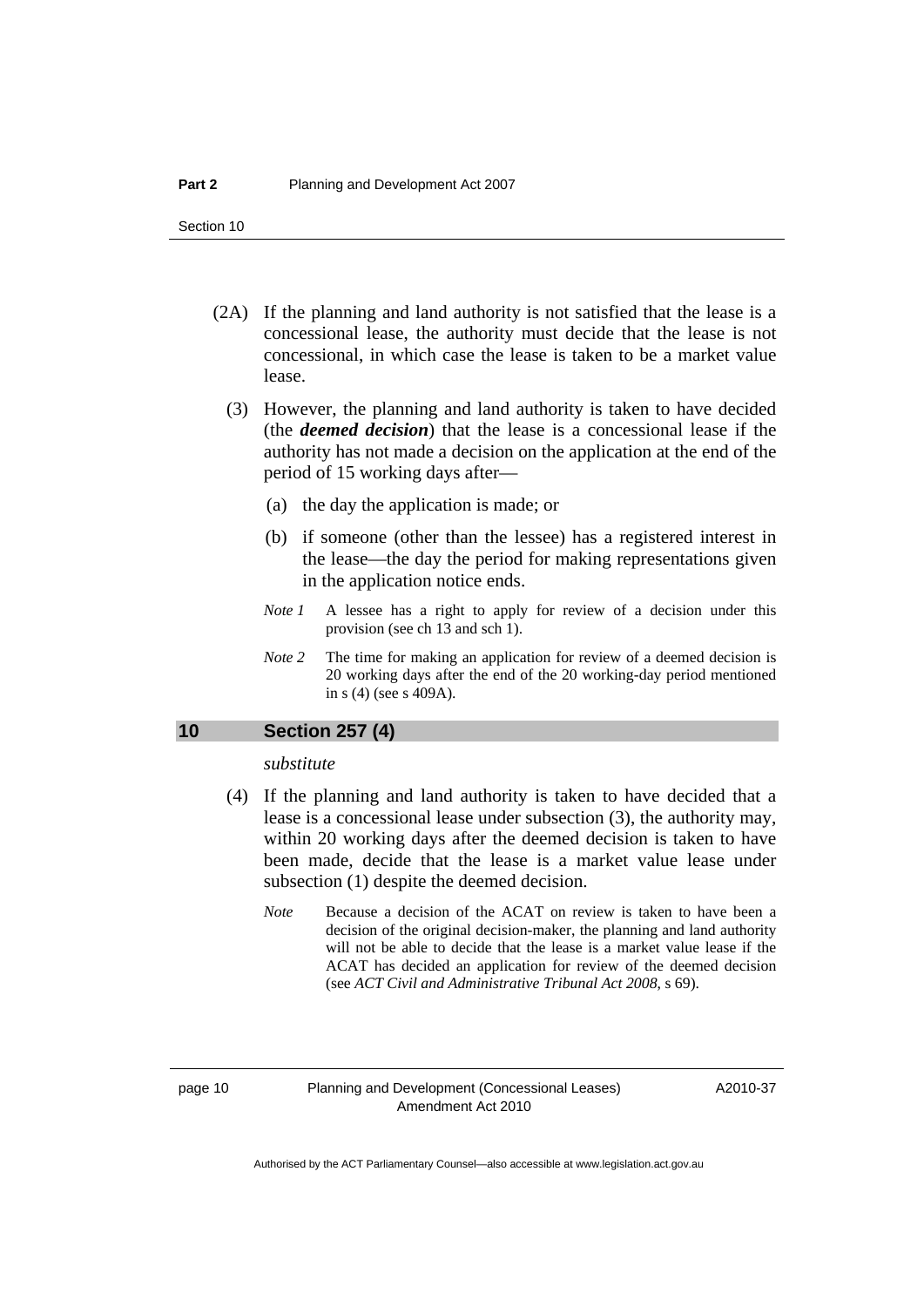<span id="page-14-0"></span>

| 11 |      | <b>Section 257 (5)</b>                                                                                                                                                                                                          |
|----|------|---------------------------------------------------------------------------------------------------------------------------------------------------------------------------------------------------------------------------------|
|    |      |                                                                                                                                                                                                                                 |
|    |      | omit                                                                                                                                                                                                                            |
|    |      | an interest                                                                                                                                                                                                                     |
|    |      | substitute                                                                                                                                                                                                                      |
|    |      | a registered interest                                                                                                                                                                                                           |
| 12 |      | New section 257 (6)                                                                                                                                                                                                             |
|    |      | after the note, insert                                                                                                                                                                                                          |
|    | (6)  | The ACT Civil and Administrative Tribunal Act 2008, section 12<br>(When no action taken to be decision) does not apply to this section.                                                                                         |
| 13 |      | Authority may decide whether lease concessional on own<br>initiative<br>New section 258 (2A)                                                                                                                                    |
|    |      | insert                                                                                                                                                                                                                          |
|    | (2A) | If the planning and land authority is not satisfied that the lease is a<br>concessional lease, the authority must decide that the lease is not<br>concessional, in which case the lease is taken to be a market value<br>lease. |
| 14 |      | <b>Section 258 (4)</b>                                                                                                                                                                                                          |
|    |      | omit                                                                                                                                                                                                                            |
|    |      | an interest                                                                                                                                                                                                                     |
|    |      | substitute                                                                                                                                                                                                                      |
|    |      | a registered interest                                                                                                                                                                                                           |
|    |      |                                                                                                                                                                                                                                 |
|    |      |                                                                                                                                                                                                                                 |

A2010-37

Planning and Development (Concessional Leases) Amendment Act 2010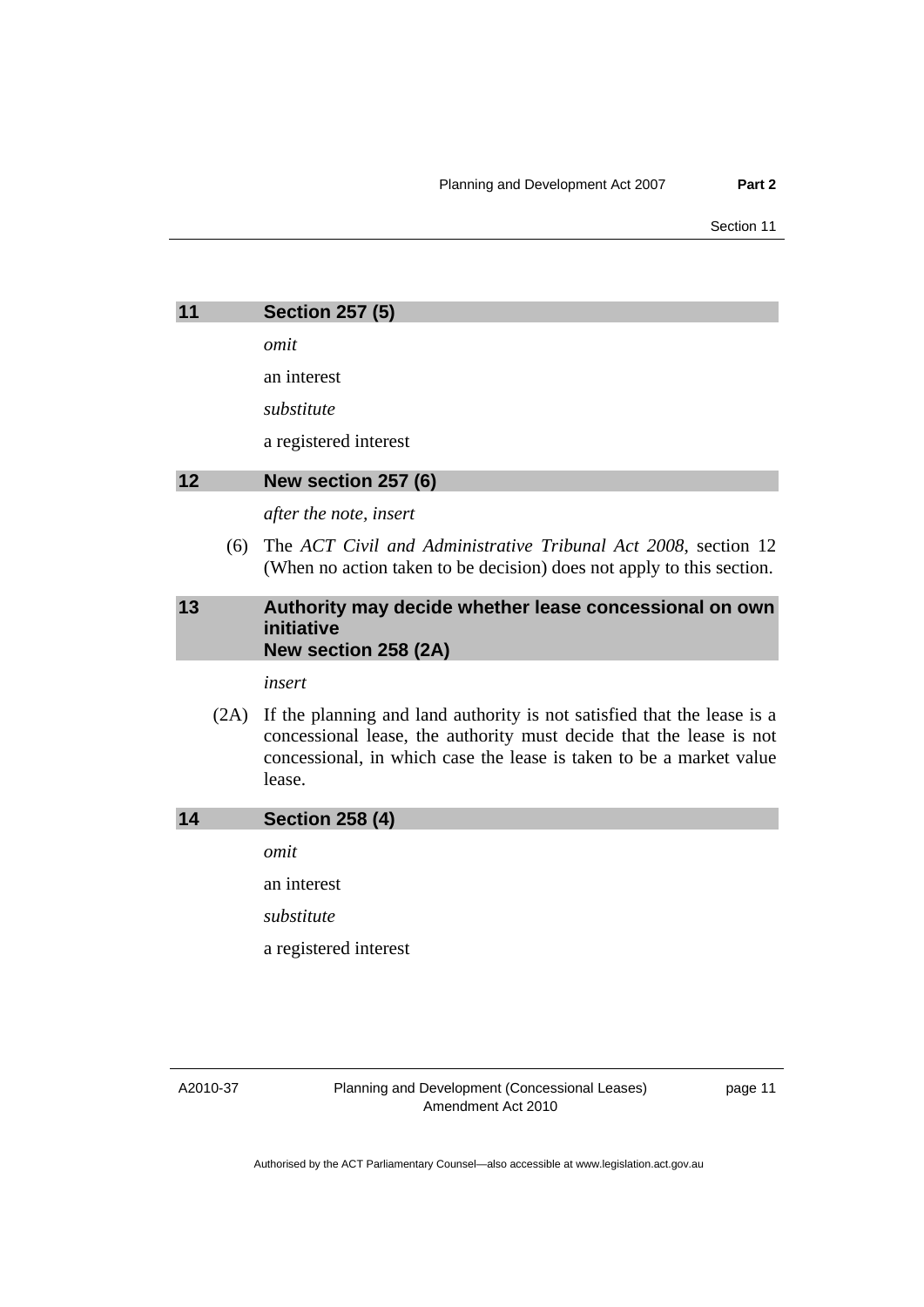#### <span id="page-15-0"></span>**15 New sections 258A to 258C**

*insert* 

## **258A Application for decision about whether certain leases are concessional**

(1) This section applies to a lease if—

- (a) the lease was granted before 31 March 2008; and
- (b) the lease does not state in the lease that the lease is a concessional lease; and
- (c) the planning and land authority made a decision (the *original decision*), whether before or after 31 March 2008, that the lease is a concessional lease; and
- (d) the original decision is stated in a memorial to the lease.

*Note Memorial*—see the *Land Titles Act 1925*, dictionary.

 (2) The lessee of the lease may apply to the planning and land authority for a decision about whether the lease is a concessional lease.

### **258B Making other decisions about concessional status of certain leases**

- (1) On application by the lessee under section 258A, the planning and land authority may decide whether the lease is a concessional lease.
- (2) However, the planning and land authority must not make a decision under subsection (1) unless—
	- (a) the authority is satisfied that—
		- (i) there is additional relevant information about the concessional status of the lease; or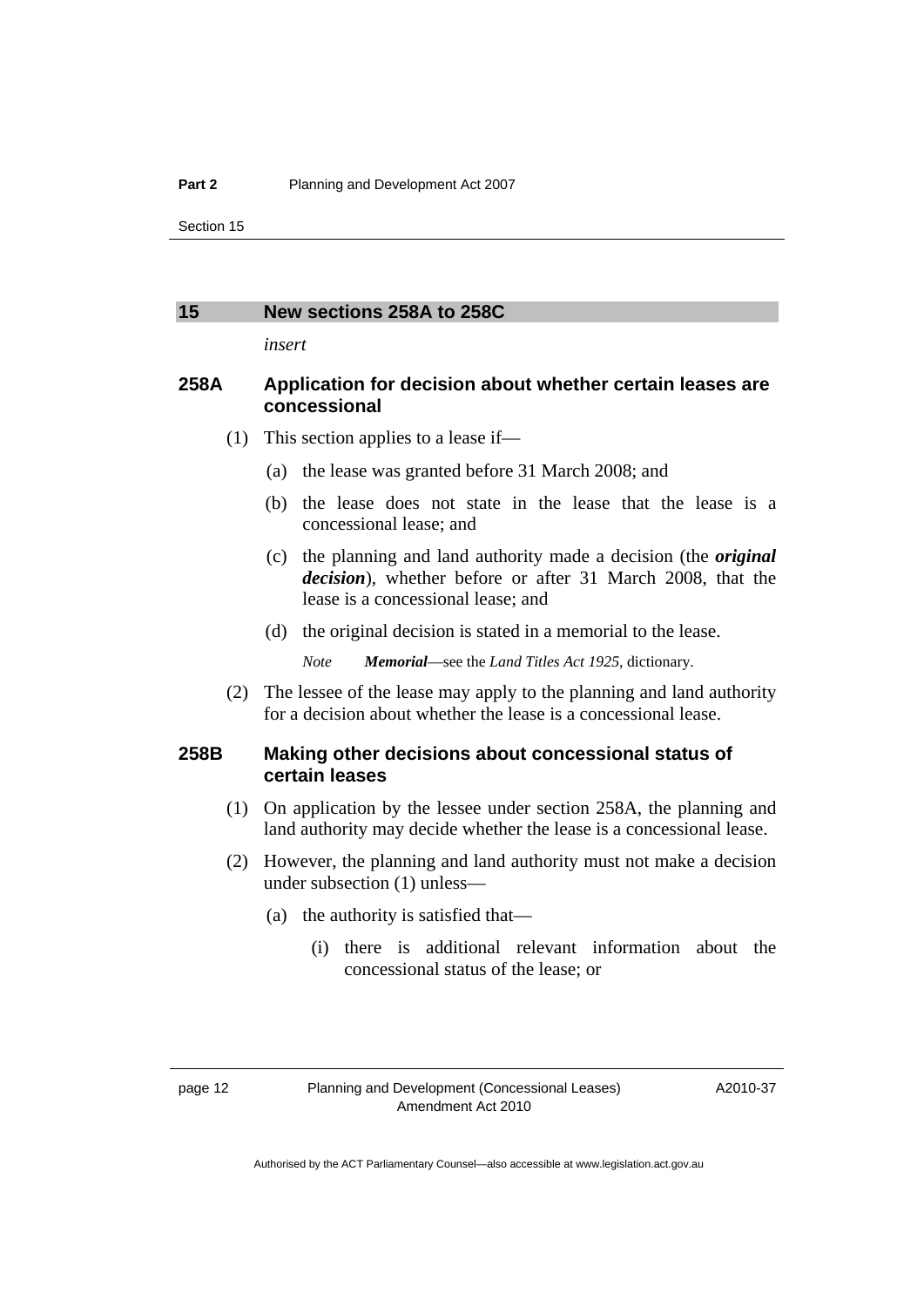(ii) there is information to indicate that the authority made a formal error when it made the original decision; and

*Note Formal error*—see the dictionary.

- (b) if someone (other than the lessee) has a registered interest in the lease, the authority has—
	- (i) given written notice (the *application notice*) of the application to the person; and
	- (ii) in the application notice, invited the person to give written representations about the application to the authority at a stated address by not later than the end of a stated period of not less than 15 working days after the day the notice is given to the person; and
	- (iii) considered any representations made in the time given in the application notice.
- (3) If the planning and land authority is not satisfied that the lease is a concessional lease, the authority must decide that the lease is not concessional, in which case the lease is taken to be a market value lease.
- (4) However, the planning and land authority is taken to have decided (the *deemed decision*) that the lease is a concessional lease if the authority has not made a decision on the application at the end of the period of 15 working days after—
	- (a) the day the application is made; or

A2010-37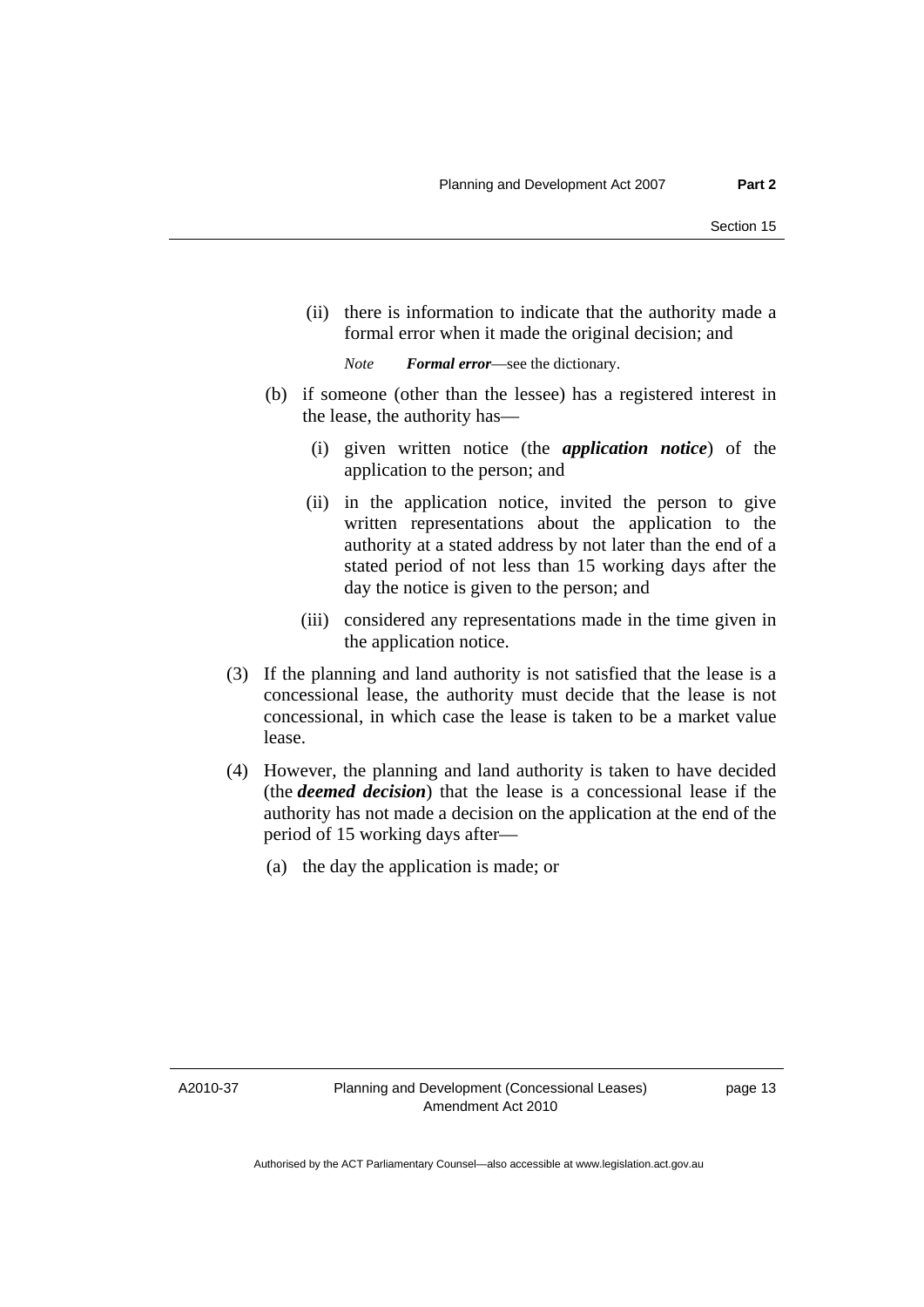- (b) if someone (other than the lessee) has a registered interest in the lease—the day the period for making representations given in the application notice ends.
- *Note 1* A lessee has a right to apply for review of a decision under this provision (see ch 13 and sch 1).
- *Note 2* The time for making an application for review of a deemed decision is 20 working days after the end of the 20 working-day period mentioned in s (5) (see s 409A).
- (5) If the planning and land authority is taken to have decided that a lease is a concessional lease under subsection (4), the authority may, within 20 working days after the day the deemed decision is taken to have been made, decide that the lease is a market value lease despite the deemed decision.
	- *Note* Because a decision of the ACAT on review is taken to have been a decision of the original decision-maker, the planning and land authority will not be able to decide that the lease is a market value lease if the ACAT has decided an application for review of the deemed decision (see *ACT Civil and Administrative Tribunal Act 2008*, s 69).
- (6) The planning and land authority must give written notice of the decision under subsection (1) to the applicant and anyone else with a registered interest in the lease to which the decision relates.
	- *Note* If the notice is given to a person who may apply to the ACAT for review of the decision to which it relates, the notice must be a reviewable decision notice (see s 408 (2)).
- (7) The *ACT Civil and Administrative Tribunal Act 2008*, section 12 (When no action taken to be decision) does not apply to this section.
- (8) In this section:

*original decision*—see section 258A (1) (c).

## **258C Authority may make another decision about whether certain leases concessional on own initiative**

(1) This section applies to a lease if—

page 14 Planning and Development (Concessional Leases) Amendment Act 2010

A2010-37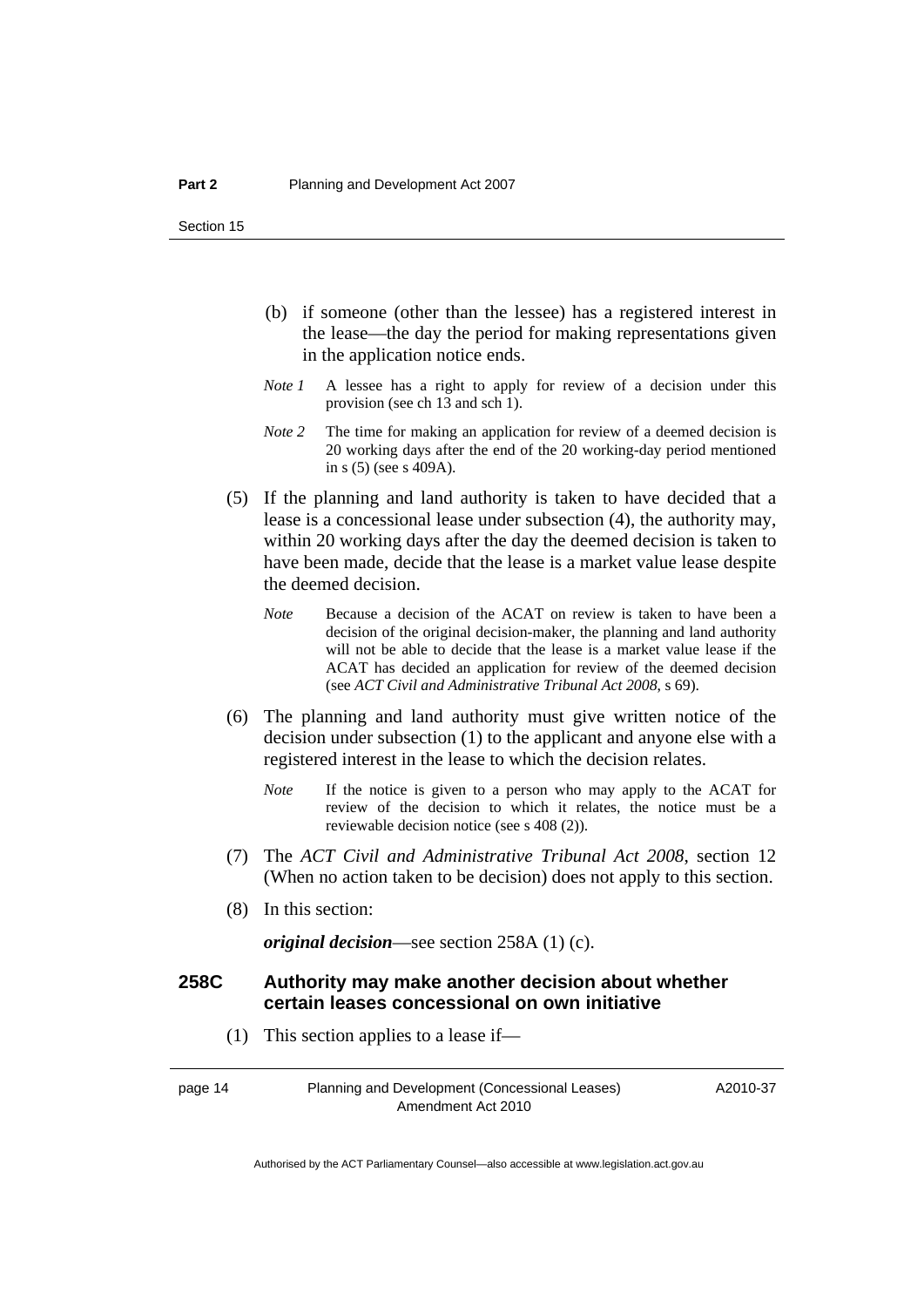- (a) the lease was granted before 31 March 2008; and
- (b) the lease does not state in the lease that the lease is a concessional lease; and
- (c) the planning and land authority made a decision (the *original decision*) that the lease is concessional, whether before or after 31 March 2008; and
- (d) the decision is stated in a memorial to the lease.

*Note Memorial*—see the *Land Titles Act 1925*, dictionary.

- (2) The planning and land authority may, on its own initiative, decide whether the lease is a concessional lease.
- (3) However, the planning and land authority must not make a decision under subsection (2) unless—
	- (a) the authority is satisfied that—
		- (i) there is additional relevant information about the concessional status of the lease; or
		- (ii) there is information to indicate that the authority made a formal error when it made the original decision; and

*Note Formal error*—see the dictionary.

- (b) the authority has—
	- (i) given written notice (the *lease decision notice*) of the authority's intention to make a decision under subsection (2) to each person with a registered interest in the lease; and
	- (ii) in the lease decision notice, invited the person to give written representations about the proposed decision to the authority at a stated address by not later than the end of a stated period of not less than 15 working days after the day the notice is given to the person; and

A2010-37

Planning and Development (Concessional Leases) Amendment Act 2010

page 15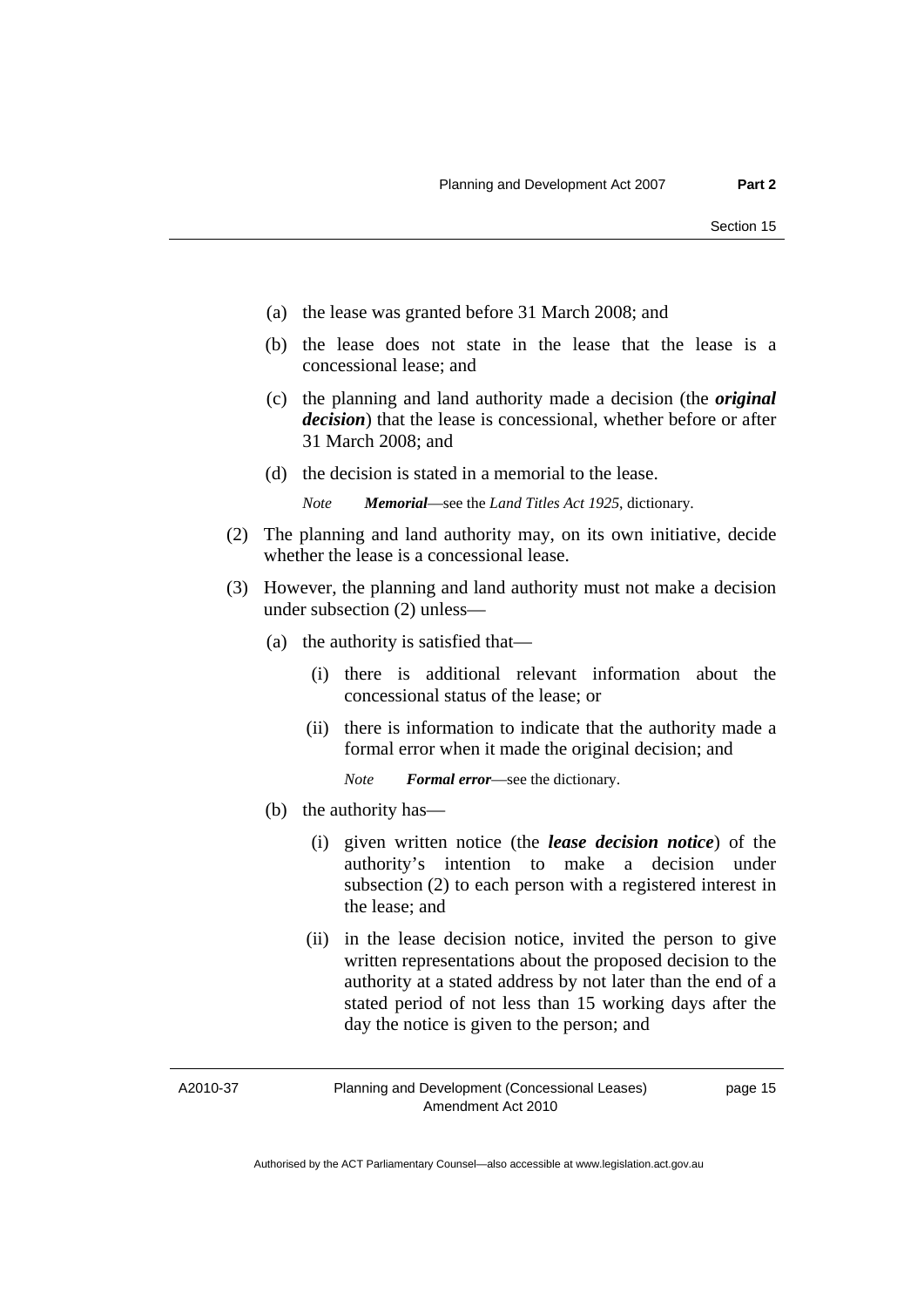- (iii) considered any representations made in the time given in the lease decision notice.
- <span id="page-19-0"></span> (4) If the planning and land authority is not satisfied that the lease is a concessional lease, the authority must decide that the lease is not concessional, in which case the lease is taken to be a market value lease.
- (5) Also, if the planning and land authority gives a lease decision notice in relation to a lease, the authority must make a decision under subsection (2) in relation to the lease not later than 15 working days after the day the period for making representations given in the lease decision notice ends.
- (6) The planning and land authority must give written notice of the decision under subsection (2) to each person with a registered interest in the lease to which the decision relates.
	- *Note 1* If the notice is given to a person who may apply to the ACAT for review of the decision to which it relates, the notice must be a reviewable decision notice (see s 408 (2)).
	- *Note* 2 A lessee has a right to apply for review of a decision under this provision (see ch 13 and sch 1).

#### **16 Section 259**

*substitute* 

# **259 Lodging notice of decision about concessional status of lease**

- (1) This section applies if—
	- (a) the planning and land authority makes a decision that a lease is a concessional lease or not; and
	- (b) for a decision that the lease is a concessional lease—either—
		- (i) no application is made to the ACAT for review of the decision within the time allowed for applications; or

| page 16 | Planning and Development (Concessional Leases) | A2010-37 |
|---------|------------------------------------------------|----------|
|         | Amendment Act 2010                             |          |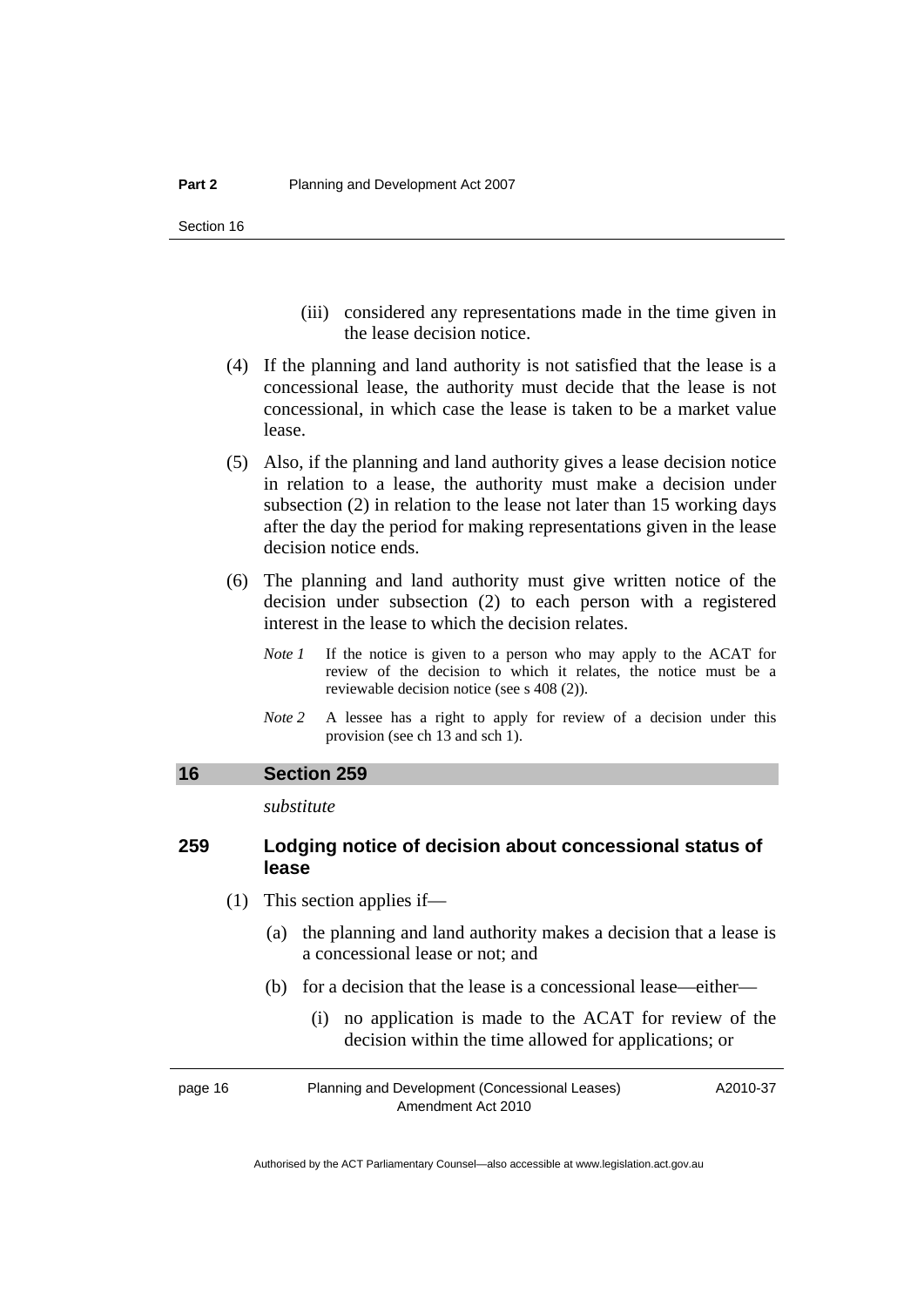- (ii) an application for review of the decision is made and the  $ACAT$ —
	- (A) confirms, varies or substitutes the decision; or
	- (B) remits the matter for reconsideration by the planning and land authority and the authority decides that the lease is a concessional lease or not.
- *Note* The planning and land authority may decide whether a lease is a concessional lease or market value lease under s 257, s 258, s 258B or s 258C.
- (2) The planning and land authority must lodge notice with the registrar-general for registration under the *Land Titles Act 1925*  that—
	- (a) if the planning and land authority decides that the lease is a concessional lease—the lease is concessional; or
	- (b) if the planning and land authority decides that the lease is not concessional—the lease is a market value lease.
	- *Note* The registrar-general must register an instrument lodged in registrable form (see *Land Titles Act 1925*, s 48 (1)).

# **259A Lodging notice of deemed decision about concessional status of lease**

- (1) This section applies if—
	- (a) the planning and land authority is taken to have made a decision that a lease is concessional under section 257 (3) or section 258B (4); and
	- (b) the 20 working-day period mentioned in section 257 (4) or section 258B (5) for the decision has ended; and
	- (c) either—

A2010-37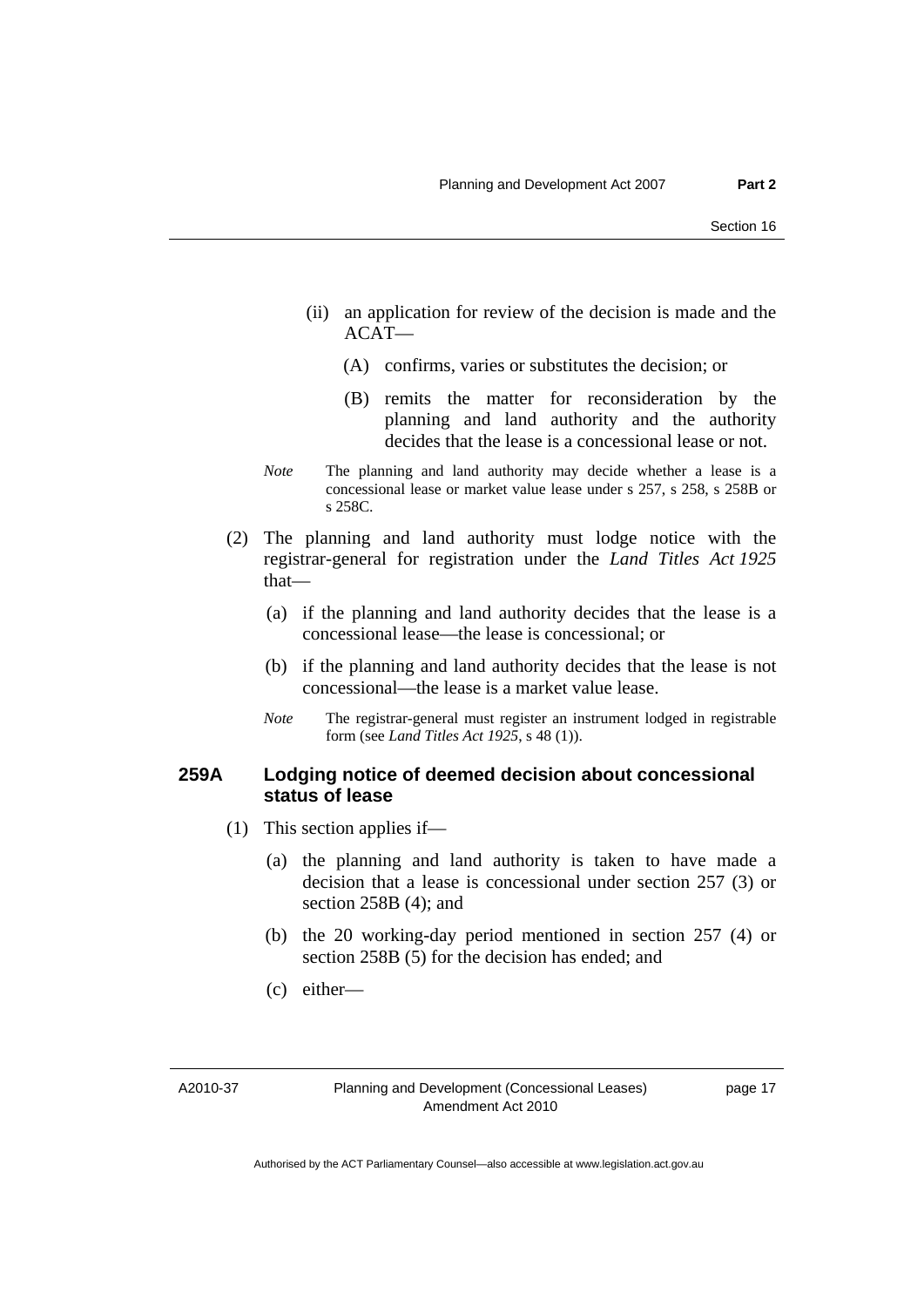- (i) no application is made to the ACAT for review of the decision that the lease is a concessional lease within the time allowed for applications; or
- (ii) an application for review of the decision is made and the ACAT—
	- (A) confirms, varies or substitutes the decision; or
	- (B) remits the matter for reconsideration by the planning and land authority and the authority decides that the lease is a concessional lease or not.
- (2) The planning and land authority must lodge notice with the registrar-general for registration under the *Land Titles Act 1925*  that—
	- (a) if the planning and land authority decides that the lease is a concessional lease—the lease is concessional; or
	- (b) if the planning and land authority decides that the lease is not concessional—the lease is a market value lease.
	- *Note* The registrar-general must register an instrument lodged in registrable form (see *Land Titles Act 1925*, s 48 (1)).

#### **259B Non-concessional status of leases**

- (1) This section applies to a lease if—
	- (a) the lease includes a statement, in the lease or a memorial to the lease, to the effect that the lease is a market value lease; or

#### **Examples—statement in lease**

a condition of the lease or a notation or stamp on the lease

#### **Examples—statement to effect that lease is market value lease**

the lease is a market value lease or the lease is not concessional

*Note* An example is part of the Act, is not exhaustive and may extend, but does not limit, the meaning of the provision in which it appears (see Legislation Act, s 126 and s 132).

page 18 Planning and Development (Concessional Leases) Amendment Act 2010

A2010-37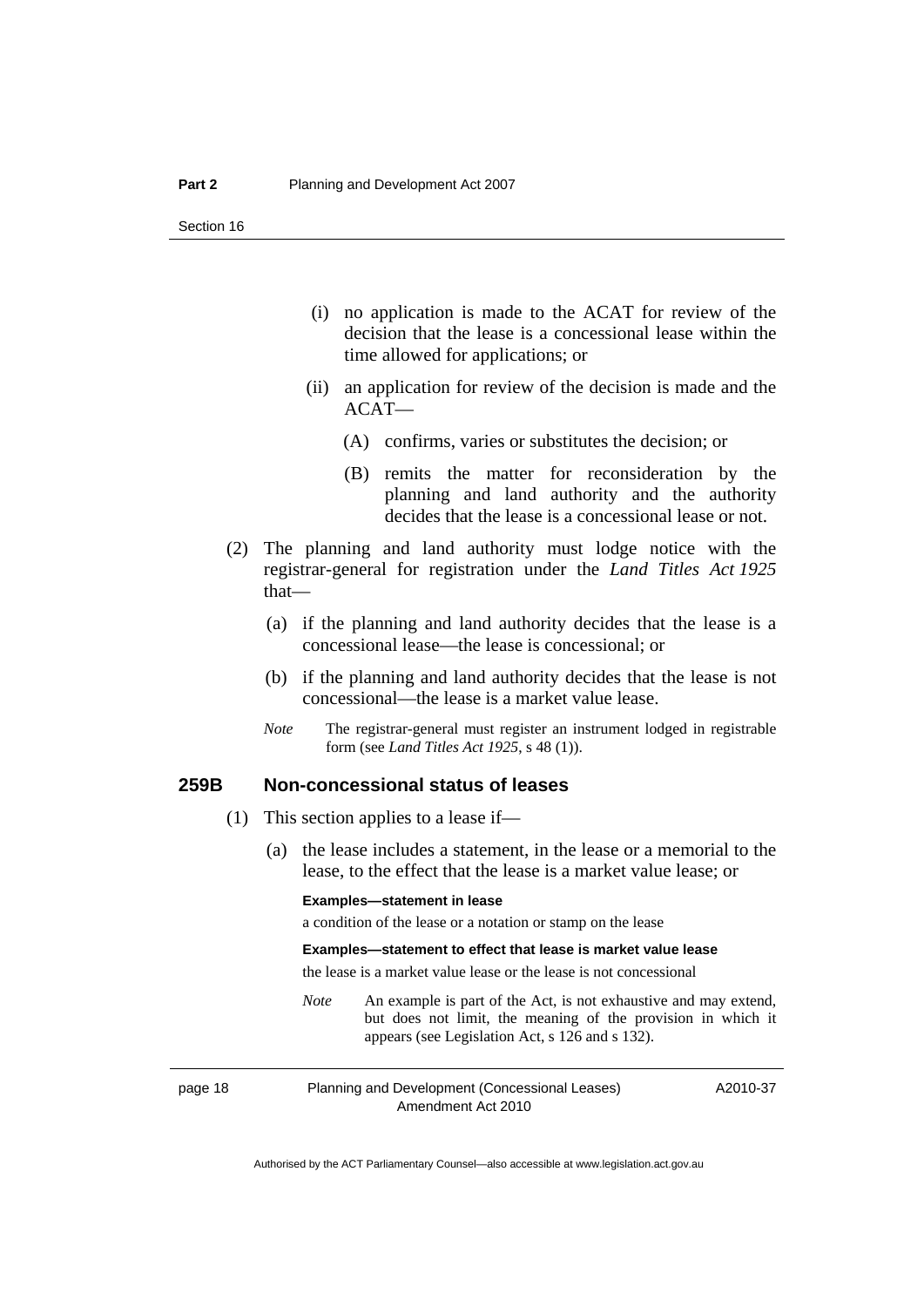- (b) the planning and land authority has lodged a notice that the lease is a market value lease with the registrar-general for registration under the *Land Titles Act 1925*.
- (2) A person may rely on the statement and deal with the lease as a market value lease.
- (3) The planning and land authority must not make a decision that would change the lease's status as a market value lease.
- (4) This section is subject to an order of a court or tribunal.

### **259C Concessional status of leases**

- (1) This section applies to a lease if—
	- (a) the lease states, in the lease or a memorial to the lease, that the lease is a concessional lease; or

#### **Examples—statement in lease**

a condition of the lease or a notation or stamp on the lease

- *Note* An example is part of the Act, is not exhaustive and may extend, but does not limit, the meaning of the provision in which it appears (see Legislation Act, s 126 and s 132).
- (b) the planning and land authority has lodged a notice that the lease is a concessional lease with the registrar-general for registration under the *Land Titles Act 1925*.
- (2) A person may rely on the statement and deal with the lease as a concessional lease.
- (3) The planning and land authority must not make a decision that would change the lease's status as a concessional lease.
- (4) This section is subject to—
	- (a) a decision about whether a lease is a concessional lease under section 258B or section 258C; or

A2010-37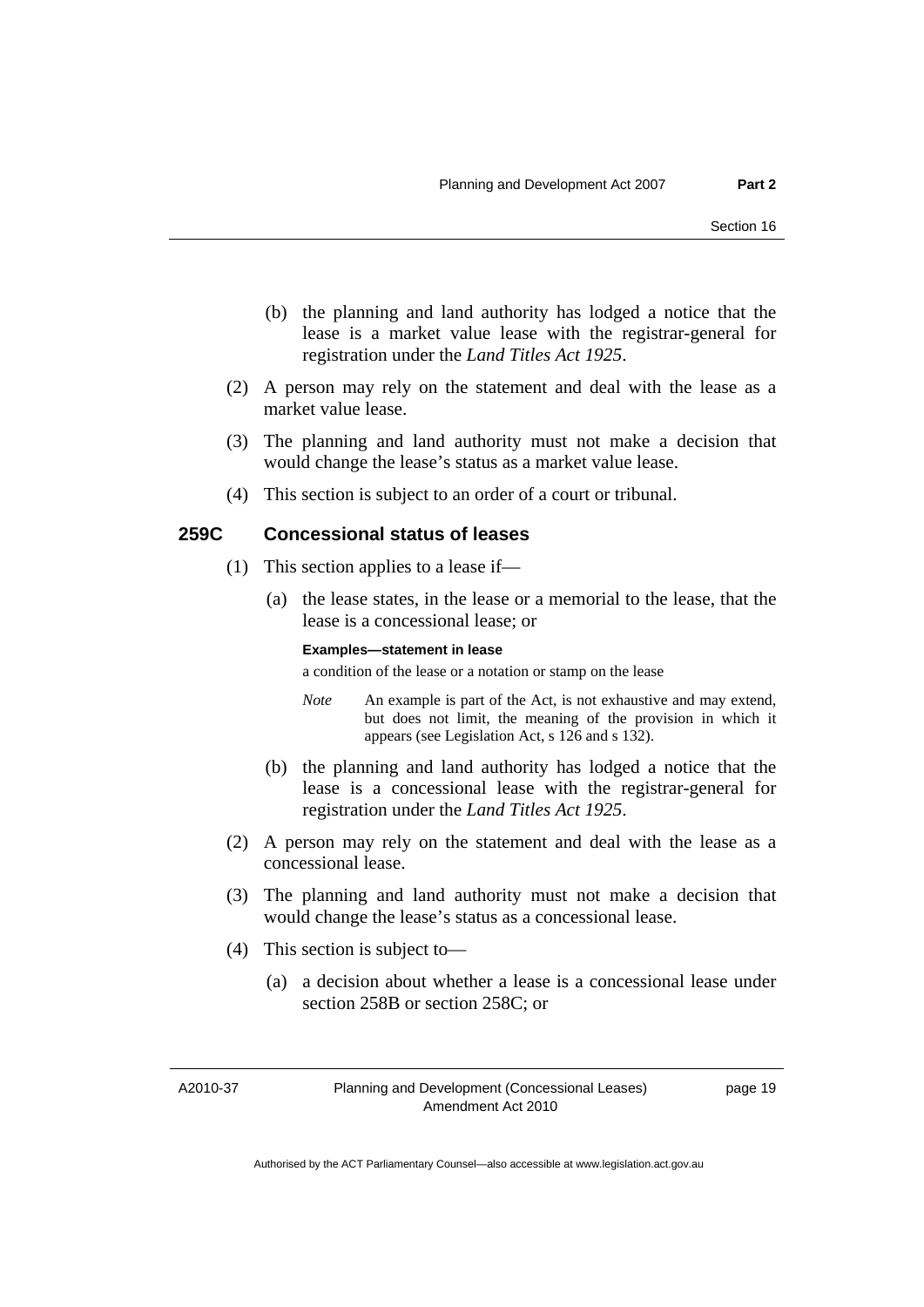- <span id="page-23-0"></span> (b) a variation of the lease to remove the concessional status of the lease under division 9.4.2; or
- (c) an order of a court or tribunal.

### **259D Concessional status guidelines**

- (1) The planning and land authority may make guidelines (the *concessional lease guidelines*) setting out information to assist people to decide whether a lease is a concessional lease, market value lease or possibly concessional.
- (2) A person who is deciding whether a lease is a concessional lease, market value lease or possibly concessional may have regard to the concessional lease guidelines but is not bound by the guidelines.
- (3) A concessional lease guideline is a notifiable instrument.

*Note* A notifiable instrument must be notified under the Legislation Act.

| 17   | <b>Application-div 9.4.2</b><br><b>Section 260</b>   |
|------|------------------------------------------------------|
|      | after                                                |
|      | the application                                      |
|      | insert                                               |
|      | is for or                                            |
| 18   | <b>New section 260A</b>                              |
|      | insert                                               |
| 260A | Removal of concessional status by variation of lease |
|      |                                                      |

 (1) The concessional status of a lease may only be removed by a variation of the lease.

page 20 Planning and Development (Concessional Leases) Amendment Act 2010

A2010-37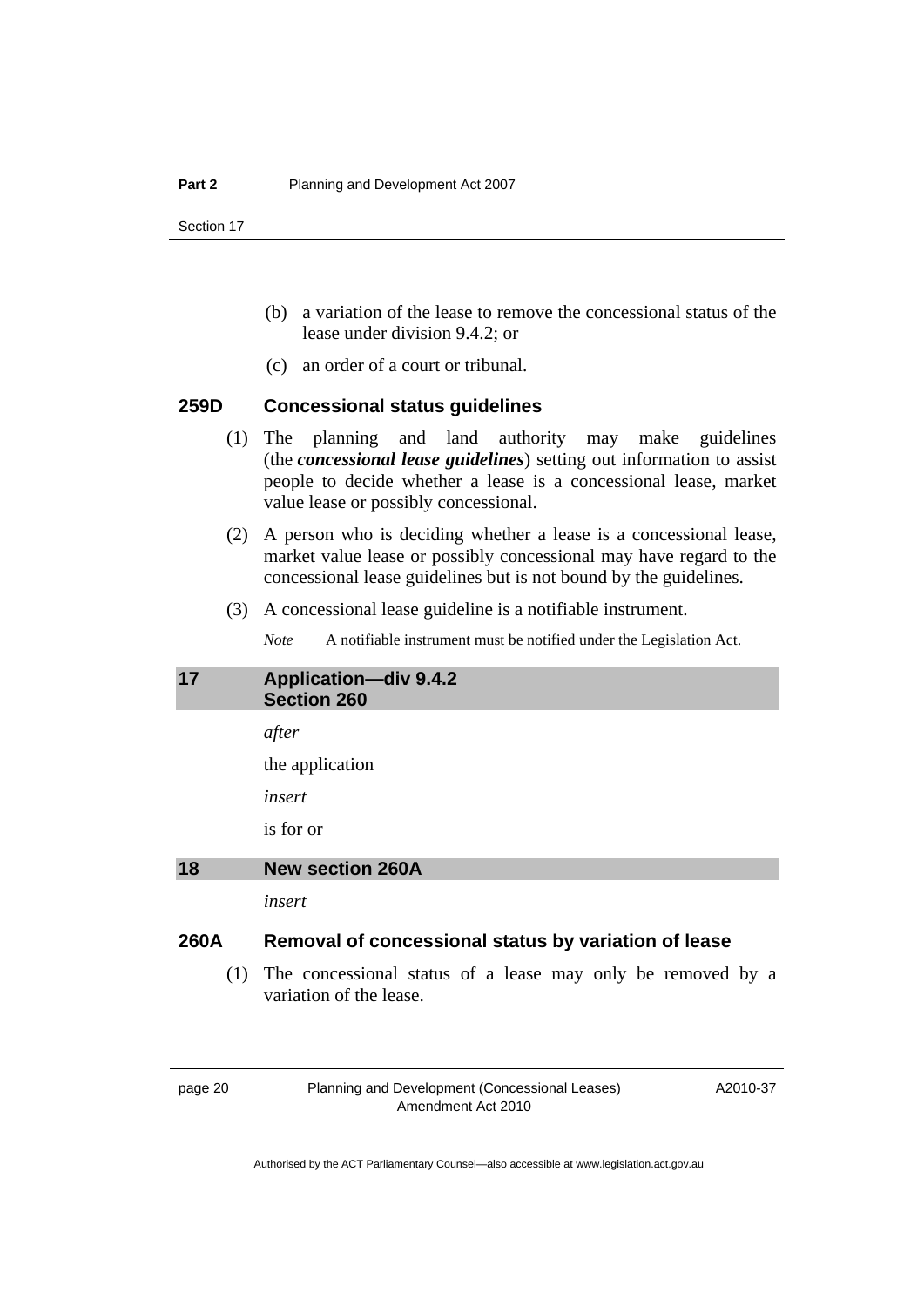<span id="page-24-0"></span> (2) This section does not apply to a decision under section 258B or section 258C.

#### **Example**

surrender of a concessional lease and regrant of a new market value lease

- *Note 1* A variation of a lease is a development (see s 7).
- *Note 2* An example is part of the Act, is not exhaustive and may extend, but does not limit, the meaning of the provision in which it appears (see Legislation Act, s 126 and s 132).

### **19 Development approval of application about concessional lease subject to condition Section 262**

*after* 

the Territory

*insert* 

or a territory entity

### **20 New section 262 (2)**

*after the notes, insert* 

 (2) A payout amount is taken to be paid to the Territory or a territory entity if the amount is waived by the Treasurer under the *Financial Management Act 1996*, section 131, or part of the amount is waived and the rest of the amount is paid.

A2010-37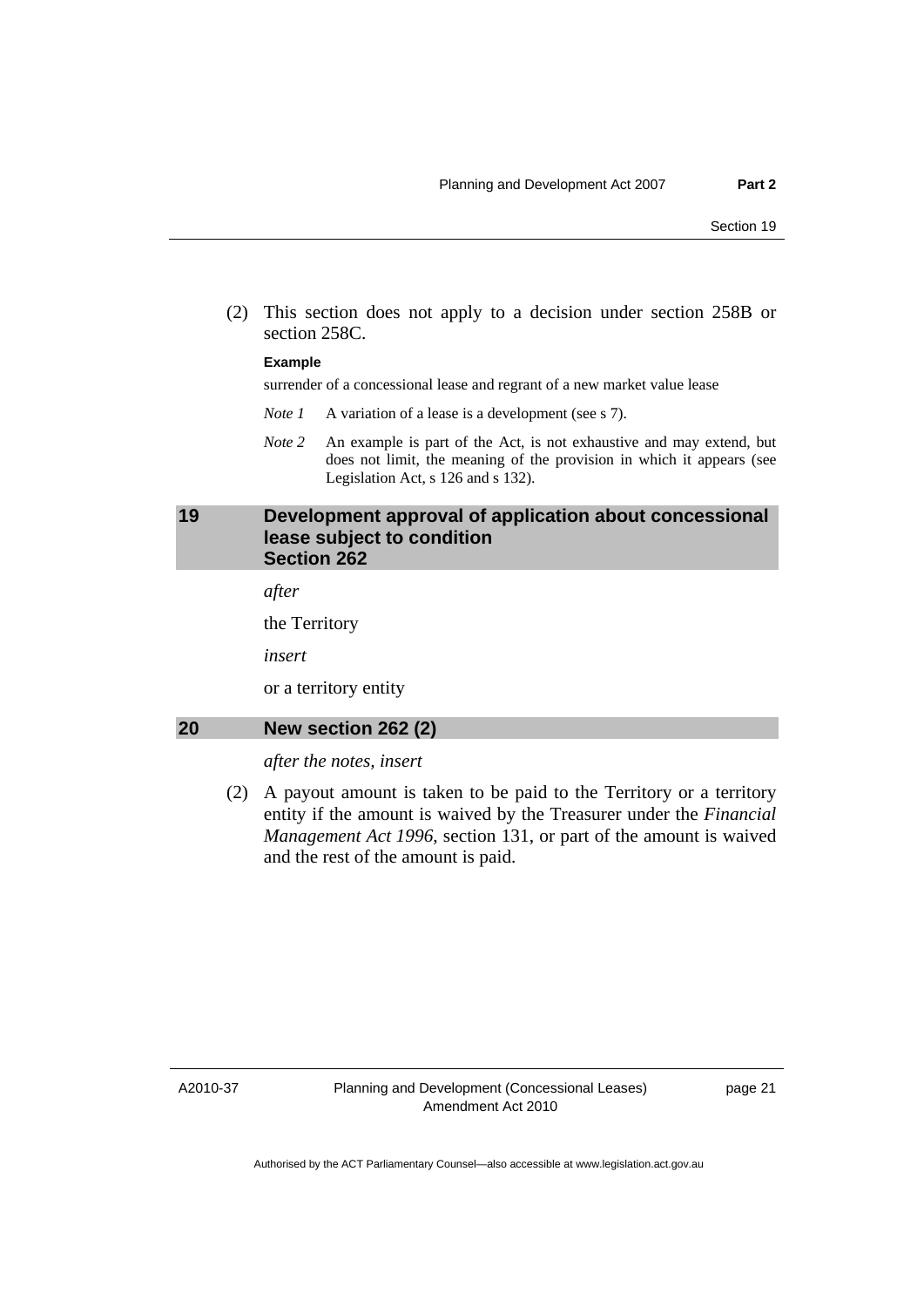#### <span id="page-25-0"></span>**Part 2** Planning and Development Act 2007

Section 21

### **21 Working out amount payable to discharge concessional leases Section 263 (1)**

*after* 

the Territory

*insert* 

or a territory entity

# **22 Restrictions on dealings with concessional leases New section 265 (3)**

*insert* 

- (3) However, subsection (2) does not apply to a dealing registered under the *Land Titles Act 1925*.
	- *Note* The registration of an interest in land under the *Land Titles Act 1925* takes priority over any other interest in the land, subject to some exceptions (see that Act, s 58).

# **23 No variation of certain leases for 5 years New section 275 (4) and (5)**

*insert* 

- (4) However, the planning and land authority may consent to the variation if the variation does not limit, add or remove an authorised use of the land.
- (5) In this section:

*authorised use*, of land—

 (a) means a use authorised (whether expressly or by implication) by a lease; and

page 22 Planning and Development (Concessional Leases) Amendment Act 2010

A2010-37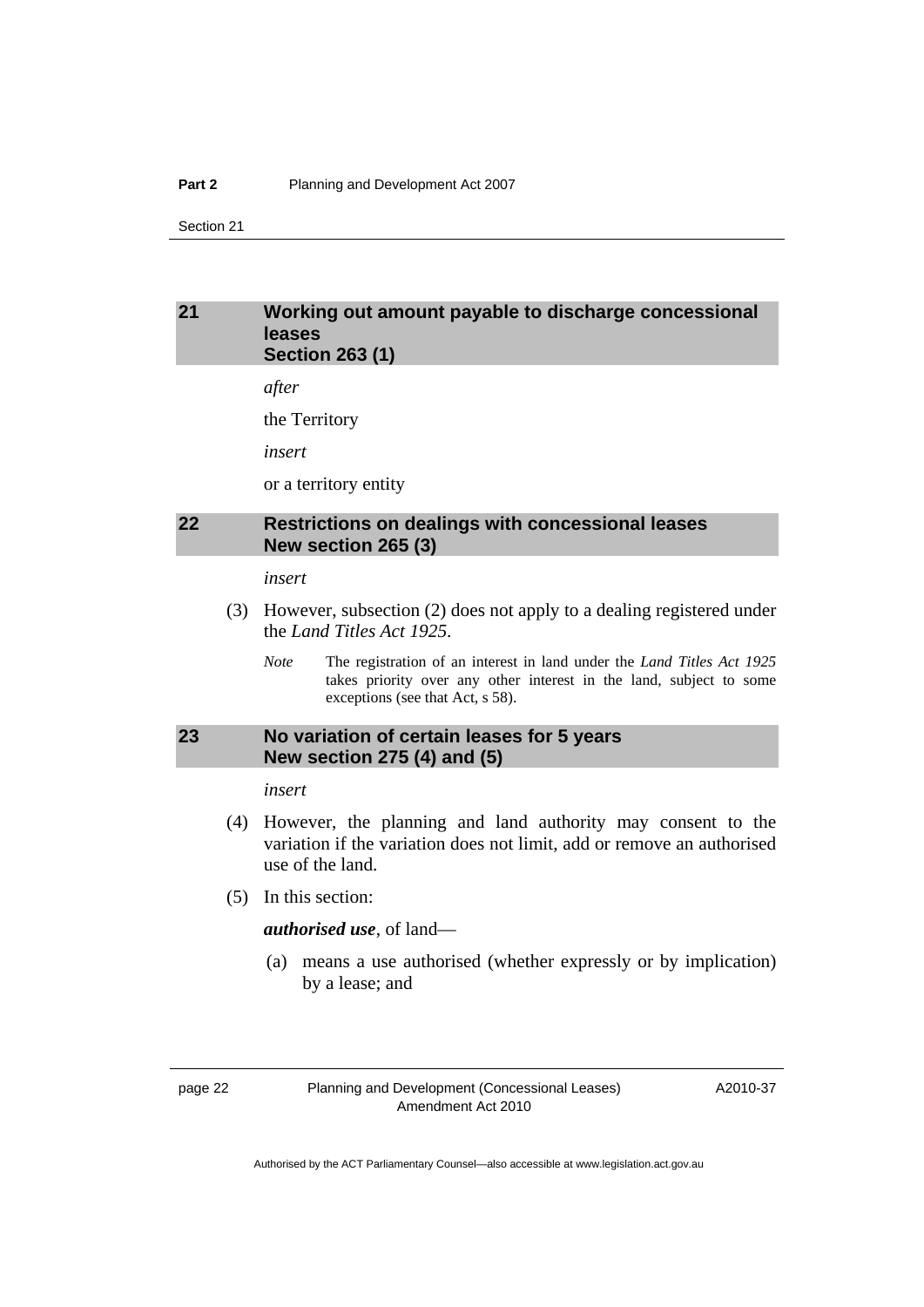<span id="page-26-0"></span> (b) includes a use authorised by a lease that expired not more than 6 months before the use if the lease is renewed within 6 months after the expiry.

## **24 Transfer of land subject to building and development provision Section 298 (6)**

*omit* 

# **25 New section 409A**

*insert* 

# **409A ACAT review—time for making application for deemed decisions**

- (1) This section applies to a reviewable decision under section 257 (Decision about whether lease concessional) or section 258B (Making other decisions about concessional status of certain leases).
- (2) The application for review must be made not later than 20 working days after—
	- (a) for a decision to which section 257 applies—the 20 working-day period mentioned in section 257 (4); or
	- (b) for a decision to which section 258B applies—the 20 working-day period mentioned in section 258B (5).

# **26 Transitional effect—Legislation Act, s 88 Section 430**

*after* 

This chapter

*insert* 

(other than section 446 or section 467)

A2010-37

Planning and Development (Concessional Leases) Amendment Act 2010

page 23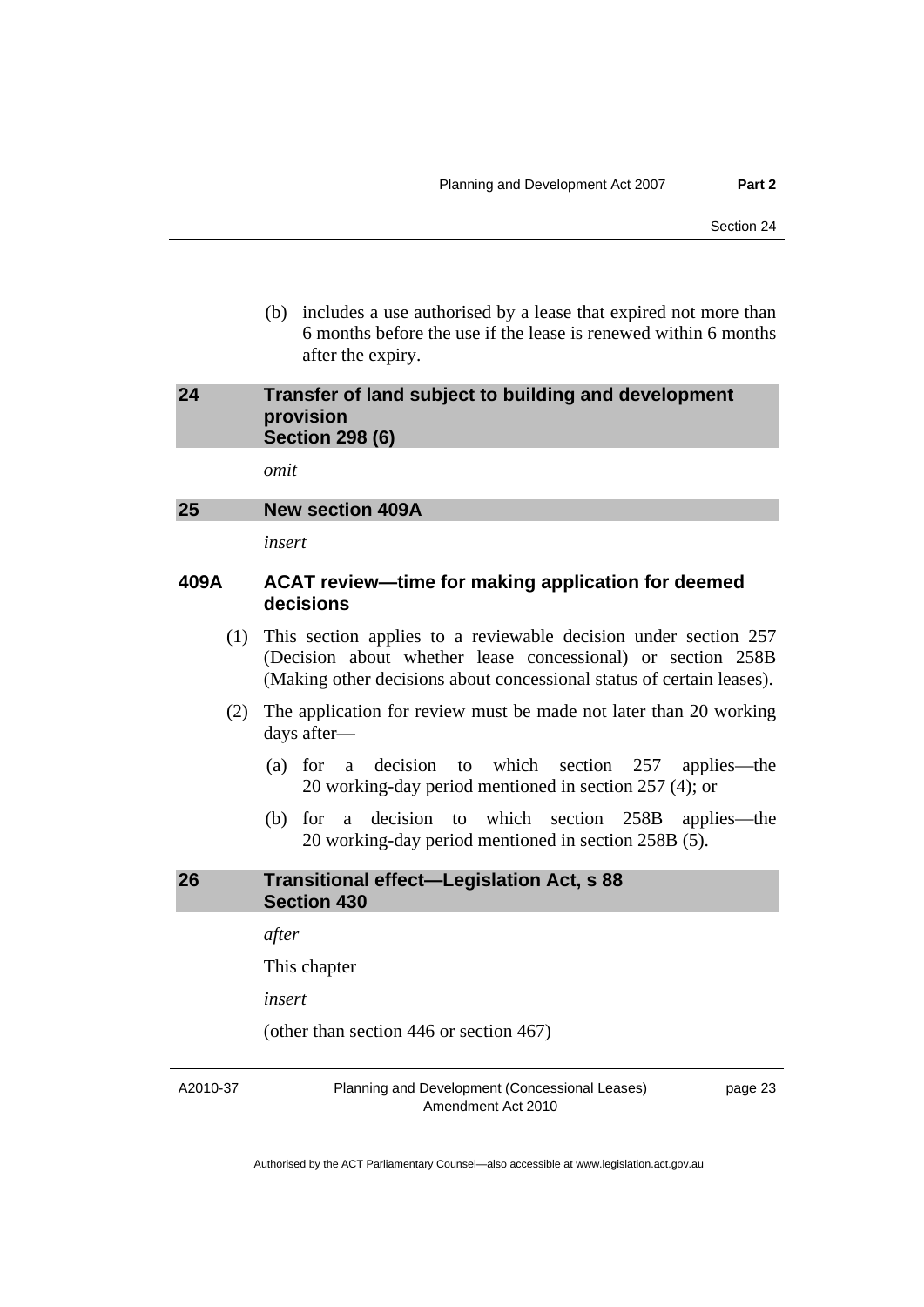#### <span id="page-27-0"></span>**Part 2** Planning and Development Act 2007

Section 27

| 27   | Expiry-ch 15<br><b>Section 431</b>                                                                                 |
|------|--------------------------------------------------------------------------------------------------------------------|
|      | after                                                                                                              |
|      | part 15.5                                                                                                          |
|      | insert                                                                                                             |
|      | , section 458                                                                                                      |
| 28   | Power to make lease and development conditions<br><b>Section 446 (5)</b>                                           |
|      | omit                                                                                                               |
| 29   | Transitional-application for development approval if<br>lease and development condition<br><b>Section 446A (3)</b> |
|      | omit                                                                                                               |
| 30   | Transitional-extended application of s 275<br><b>Section 453 (2)</b>                                               |
|      | omit                                                                                                               |
| 31   | New sections 456B and 456C                                                                                         |
|      | insert                                                                                                             |
| 456B | <b>Transitional–certain City Area Leases Act 1936 leases</b>                                                       |
| (1)  | This section applies to a lease—                                                                                   |
|      | granted or continued, or purported to be granted or continued,<br>(a)<br>under the City Area Leases Act 1936; and  |
|      | (b) in force immediately before 2 April 1992; and                                                                  |

| IC.<br><b>ALC: Y</b><br>г |  |
|---------------------------|--|
|---------------------------|--|

Planning and Development (Concessional Leases) Amendment Act 2010

A2010-37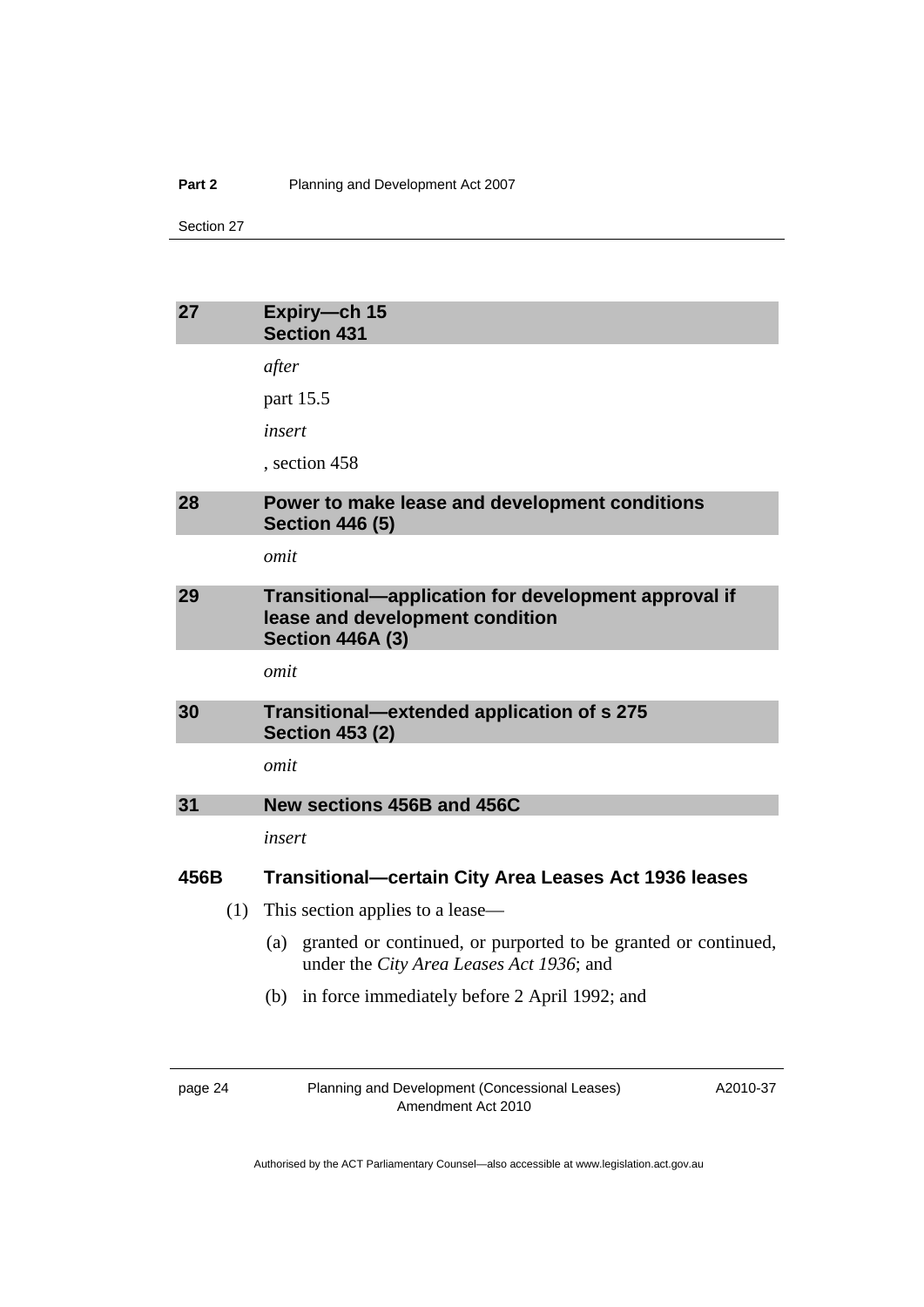- <span id="page-28-0"></span> (c) to which the *City Area Leases Act 1936*, section 18 (Rent) applies.
- (2) Despite the repeal of the *City Areas Leases Act 1936*, that Act, section 18 applies to the lease from 2 April 1992.

### **456C Transitional—certain Leases (Special Purposes) Act 1925 leases**

- (1) This section applies to a lease—
	- (a) granted or continued, or purported to be granted or continued, under the *Leases (Special Purposes) Act 1925*; and
	- (b) in force immediately before 2 April 1992; and
	- (c) to which the *Leases (Special Purposes) Act 1925*, section 5AB (Rent) applies.
- (2) Despite the repeal of the *Leases (Special Purposes) Act 1925*, that Act, section 5AB applies to the lease from 2 April 1992.

# **32 Transitional—applications for certain grants before commencement day New section 458 (3) (aa)**

*before paragraph (a), insert* 

- (aa) must include a statement—
	- (i) if the lease is a concessional lease—that the lease is concessional; or
	- (ii) if the lease is not concessional—to the effect that the lease is a market value lease; and

#### **Examples—statement in lease**

a condition of the lease or a notation or stamp on the lease

#### **Examples—statement to effect that lease is market value lease**

the lease is a market value lease or the lease is not concessional

A2010-37

Planning and Development (Concessional Leases) Amendment Act 2010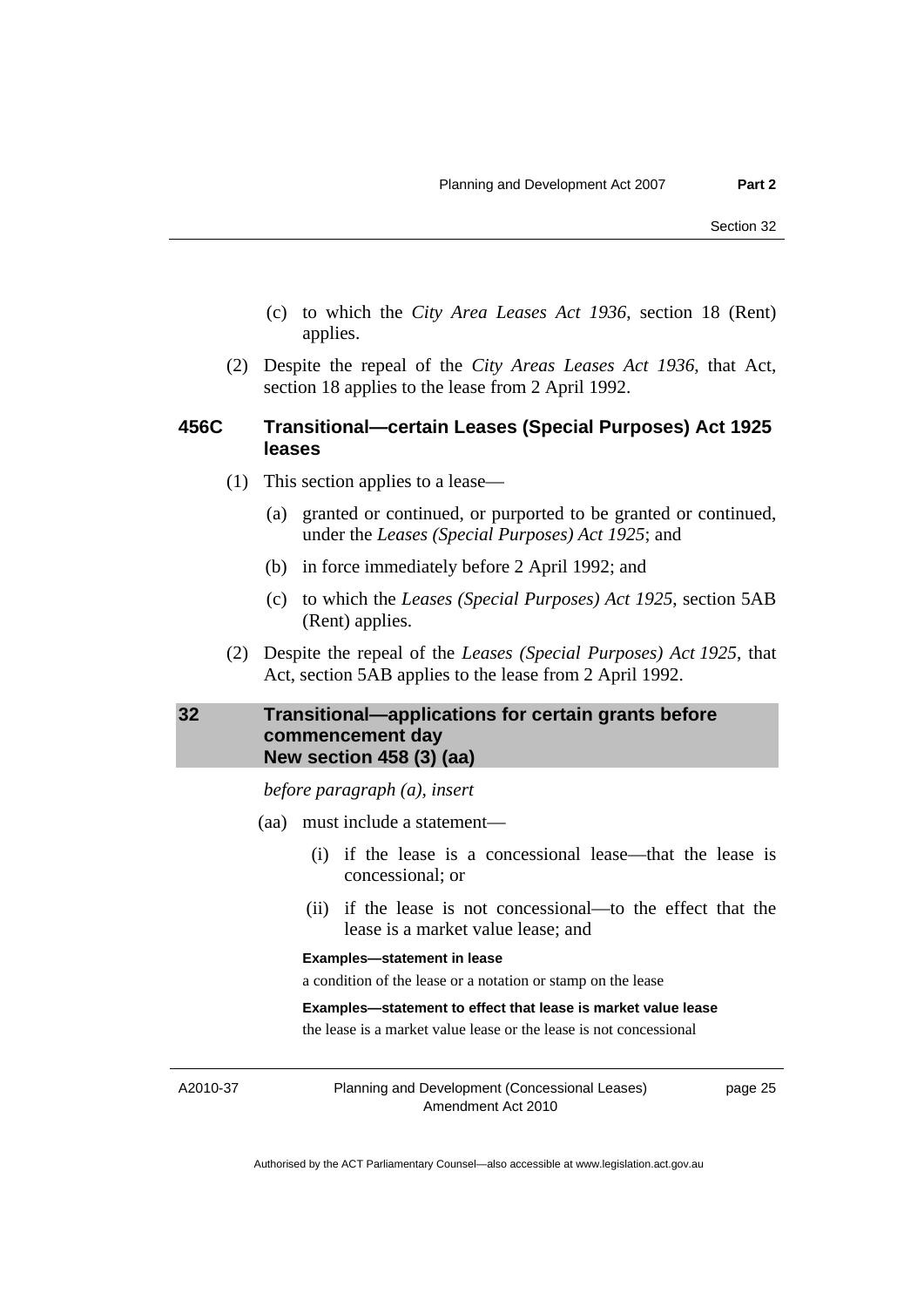#### <span id="page-29-0"></span>**Part 2** Planning and Development Act 2007

Section 33

*Note* An example is part of the Act, is not exhaustive and may extend, but does not limit, the meaning of the provision in which it appears (see Legislation Act, s 126 and s 132).

## **33 Section 458 (4)**

*omit* 

## **34 Transitional—contracts before commencement day to grant leases New section 459A (3) (aa)**

*before paragraph (a), insert* 

(aa) must include a statement—

- (i) if the lease is a concessional lease—that the lease is concessional; or
- (ii) if the lease is not concessional—to the effect that the lease is a market value lease; and

#### **Examples—statement in lease**

a condition of the lease or a notation or stamp on the lease

#### **Examples—statement to effect that lease is market value lease**

the lease is a market value lease or the lease is not concessional

*Note* An example is part of the Act, is not exhaustive and may extend, but does not limit, the meaning of the provision in which it appears (see Legislation Act, s 126 and s 132).

# **35 Transitional—plans of management Section 467 (5)**

*omit* 

page 26 Planning and Development (Concessional Leases) Amendment Act 2010

A2010-37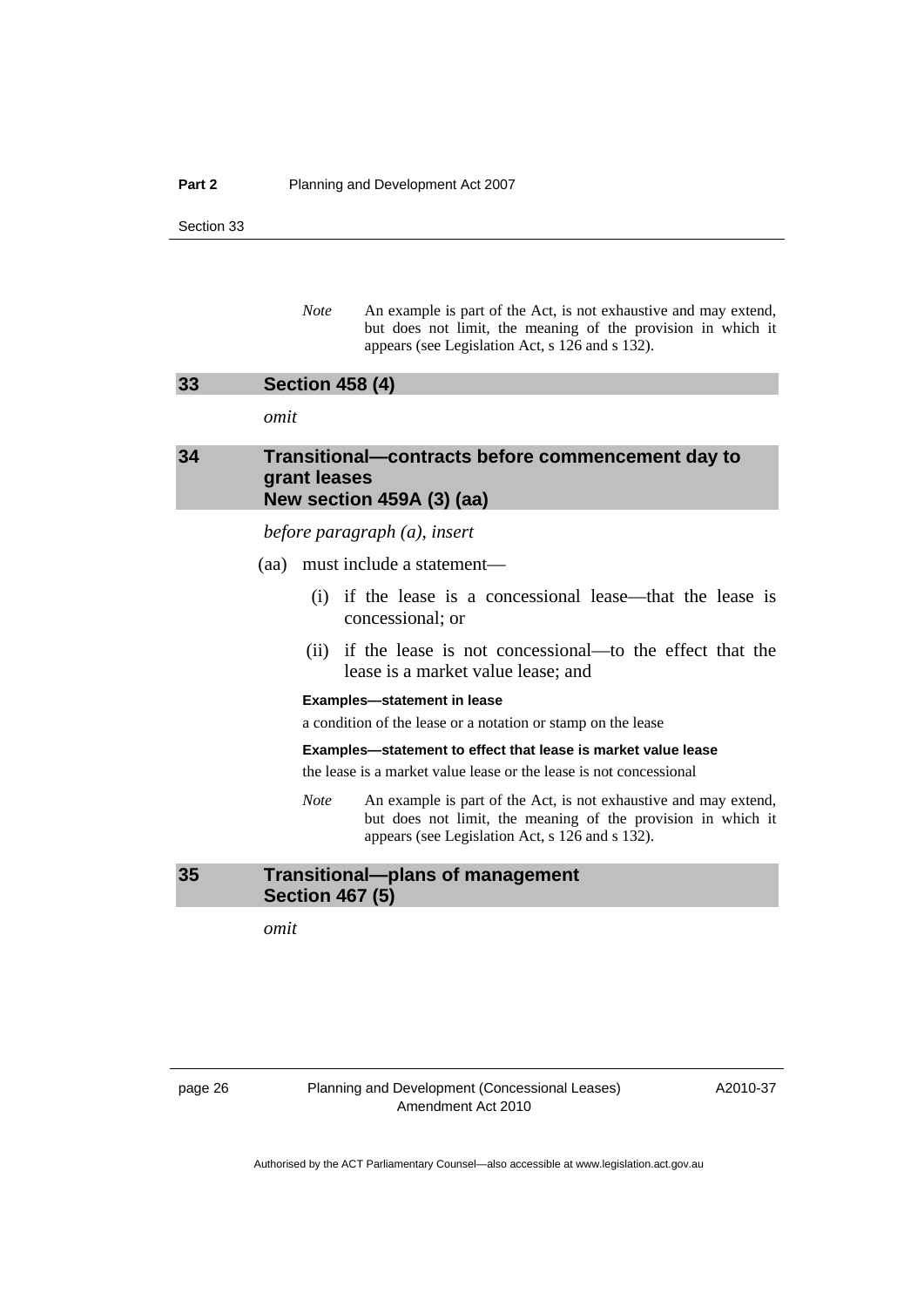Planning and Development Act 2007 **Part 2**

Section 36

# **36 Reviewable decisions, eligible entities and interested entities Schedule 1, item 19**

*substitute* 

| 19  | decision under s 257 or s 258 that lease<br>is a concessional lease   | planning and land<br>authority | lessee |  |
|-----|-----------------------------------------------------------------------|--------------------------------|--------|--|
| 19A | decision under s 258B or s 258C that<br>lease is a concessional lease | planning and land<br>authority | lessee |  |

<span id="page-30-0"></span>

A2010-37 Planning and Development (Concessional Leases) Amendment Act 2010 page 27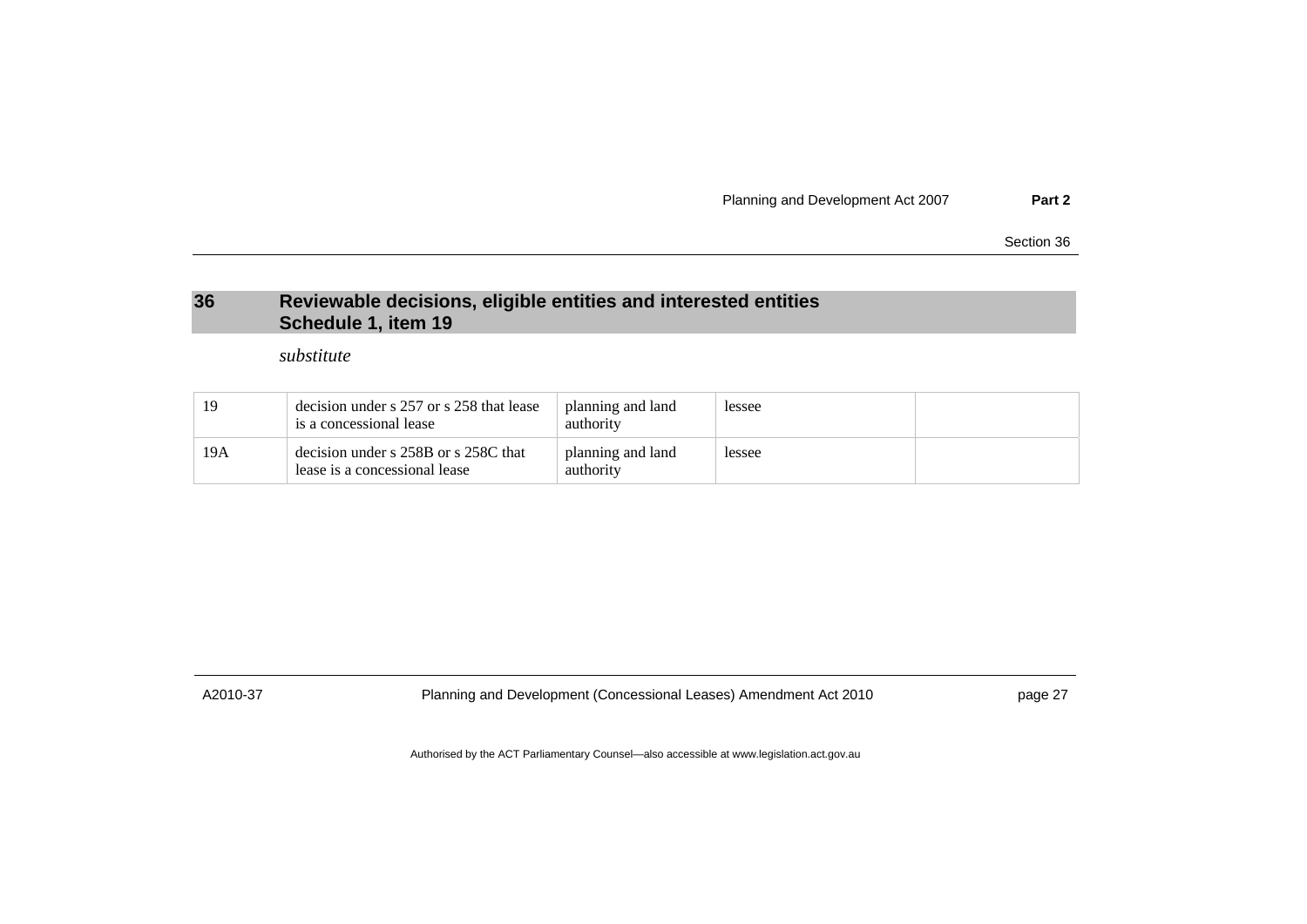#### <span id="page-31-0"></span>**37 New schedule 5**

*insert* 

# **Schedule 5 Market value leases and leases that are possibly concessional**

(see s 235B and s 235C)

# **Part 5.1** Interpretation

### **5.1 Definitions—sch 5**

In this schedule:

*deal*—see section 234.

*incorporated association* means an association incorporated under the *Associations Incorporation Act 1991* or a law of another jurisdiction corresponding, or substantially corresponding, to that Act.

*rental lease*—see section 234.

*residential lease*—see section 234.

*rural lease*—see section 234.

# **Part 5.2 Market value leases**

*Note* A lease is not a market value lease if the lease states, in the lease or a memorial to the lease, that the lease is a concessional lease or the lease is possibly concessional (see s 235B and s 235C).

page 28 Planning and Development (Concessional Leases) Amendment Act 2010

A2010-37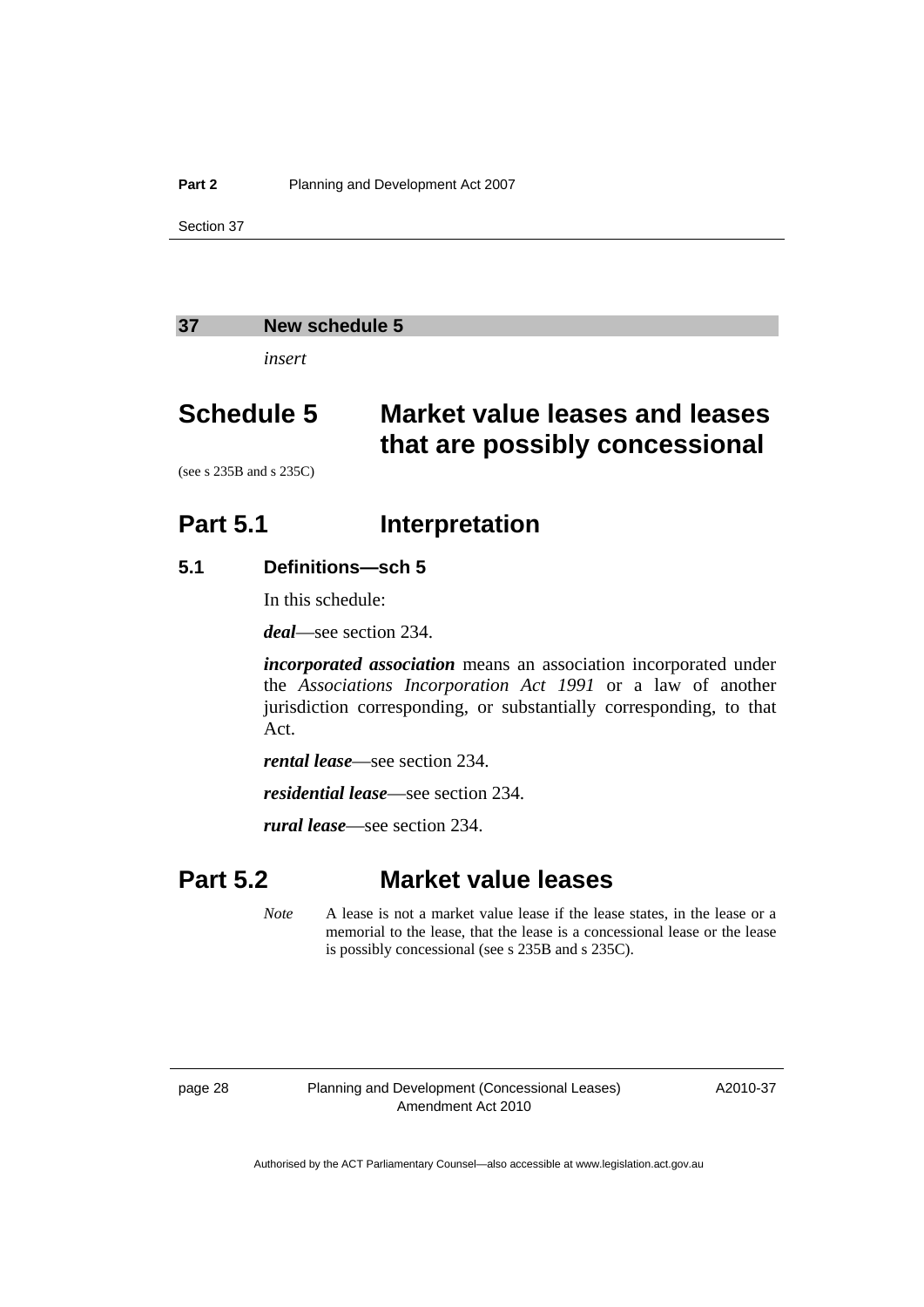| column 1<br>item | column <sub>2</sub><br>lease                                                                                                                                               |  |
|------------------|----------------------------------------------------------------------------------------------------------------------------------------------------------------------------|--|
| 1                | a consolidated or subdivided lease or a further or regranted lease, other than a<br>lease mentioned in section 235A (1)                                                    |  |
| 2                | a rural lease                                                                                                                                                              |  |
| 3                | a lease over land that, immediately before the grant of the lease, was owned,<br>controlled or held by the housing commissioner under the Housing Assistance<br>Act 2007   |  |
| $\overline{4}$   | a lease granted to the Territory or a territory entity                                                                                                                     |  |
|                  | Territory entity-see the dictionary.<br><b>Note</b>                                                                                                                        |  |
| 5                | a residential lease                                                                                                                                                        |  |
| 6                | a rental lease granted for commercial purposes after 1 January 1974 if the rent<br>was paid out-                                                                           |  |
|                  | (a)<br>in accordance with a law in force in the Territory; or                                                                                                              |  |
|                  | by agreement between the Commonwealth or the Territory and the<br>(b)<br>lessee                                                                                            |  |
|                  | <b>Examples-commercial purposes</b>                                                                                                                                        |  |
|                  | industrial<br>1                                                                                                                                                            |  |
|                  | business<br>$\mathfrak{D}$                                                                                                                                                 |  |
| 7                | a lease (the <i>individual lease</i> ) granted for no consideration if-                                                                                                    |  |
|                  | the individual lease is granted following the subdivision of a lease<br>(a)<br>(the <i>head lease</i> ) held by the person to whom the individual lease is<br>granted; and |  |
|                  | (b)<br>the person has provided infrastructure on the land leased under the<br>head lease                                                                                   |  |

A2010-37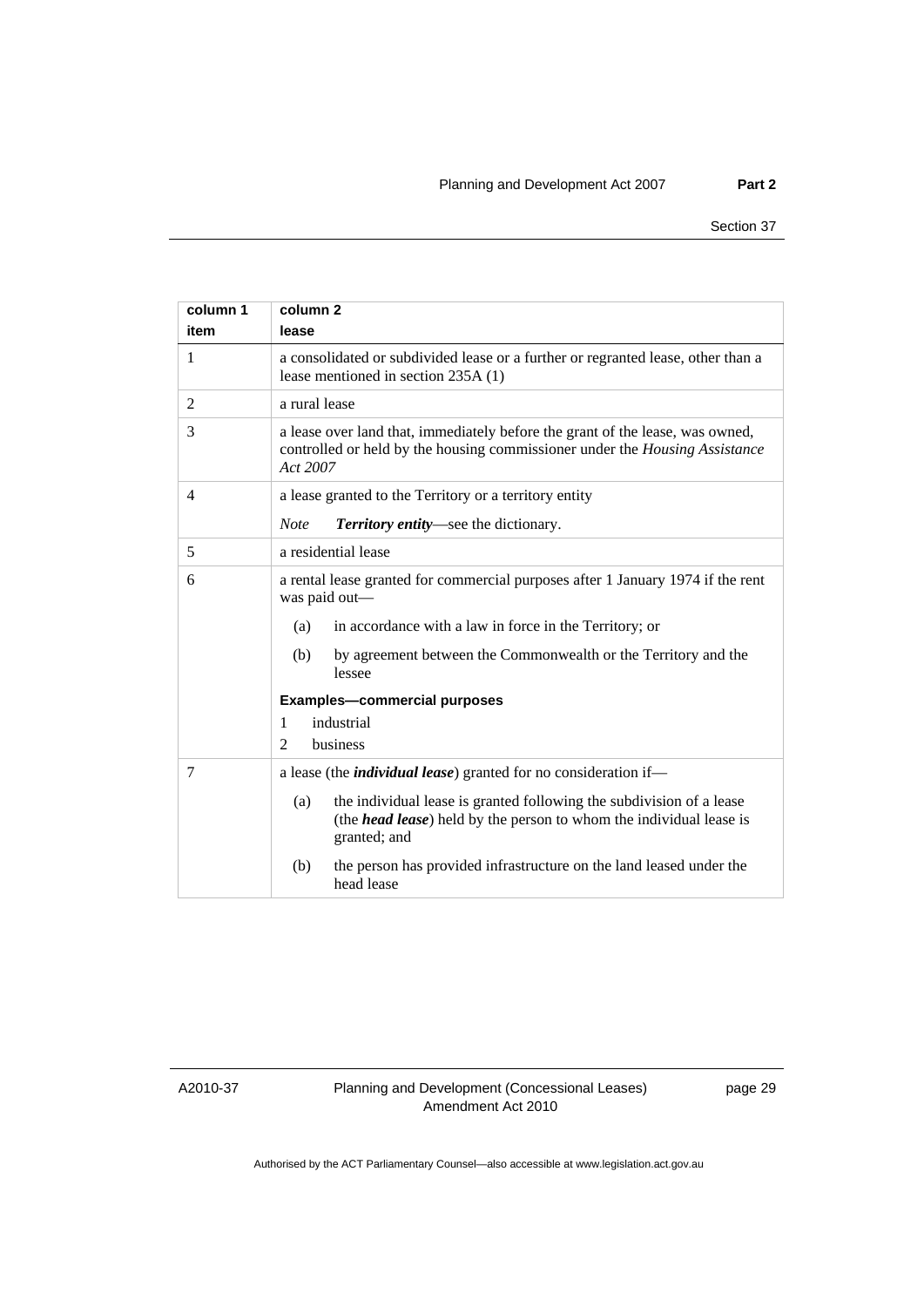#### **Part 2** Planning and Development Act 2007

Section 37

| column 1 | column <sub>2</sub>                                                                                                                                                          |  |  |  |  |  |
|----------|------------------------------------------------------------------------------------------------------------------------------------------------------------------------------|--|--|--|--|--|
| item     | lease                                                                                                                                                                        |  |  |  |  |  |
| 8        | a lease granted under the City Area Leases Act 1936-                                                                                                                         |  |  |  |  |  |
|          | before 1 January 1971; and<br>(a)                                                                                                                                            |  |  |  |  |  |
|          | to which that Act, section 18 (Rent) applies; and<br>(b)                                                                                                                     |  |  |  |  |  |
|          | that does not state, in the lease or a memorial to the lease, that the<br>(c)<br>lease is subject to a restriction on dealing with the lease                                 |  |  |  |  |  |
|          | If a lease states that it is subject to a restriction on dealing, the lease is<br><b>Note</b><br>possibly concessional (see sch 5, pt 5.3, item 4).                          |  |  |  |  |  |
| 9        | a lease that includes a statement, in the lease or a memorial to the lease, to the<br>effect that the lease is a market value lease                                          |  |  |  |  |  |
|          | <b>Examples-statement in lease</b>                                                                                                                                           |  |  |  |  |  |
|          | a condition of the lease or a notation or stamp on the lease                                                                                                                 |  |  |  |  |  |
|          | Examples-statement to effect that lease is market value lease                                                                                                                |  |  |  |  |  |
|          | the lease is a market value lease or the lease is not concessional                                                                                                           |  |  |  |  |  |
| 10       | a lease granted to an entity, other than the Territory or a territory entity, if-                                                                                            |  |  |  |  |  |
|          | the lease states that the lease commenced, or is taken to have<br>(a)<br>commenced, on a day (the lease commencement day) earlier than the<br>day the lease was granted; and |  |  |  |  |  |
|          | the land comprised in the lease was occupied by the Territory or a<br>(b)<br>territory entity on the lease commencement day                                                  |  |  |  |  |  |
|          | <b>Note</b><br>Territory entity—see the dictionary.                                                                                                                          |  |  |  |  |  |
| 11       | a lease granted to the Commonwealth or a Commonwealth entity                                                                                                                 |  |  |  |  |  |

page 30 Planning and Development (Concessional Leases) Amendment Act 2010

A2010-37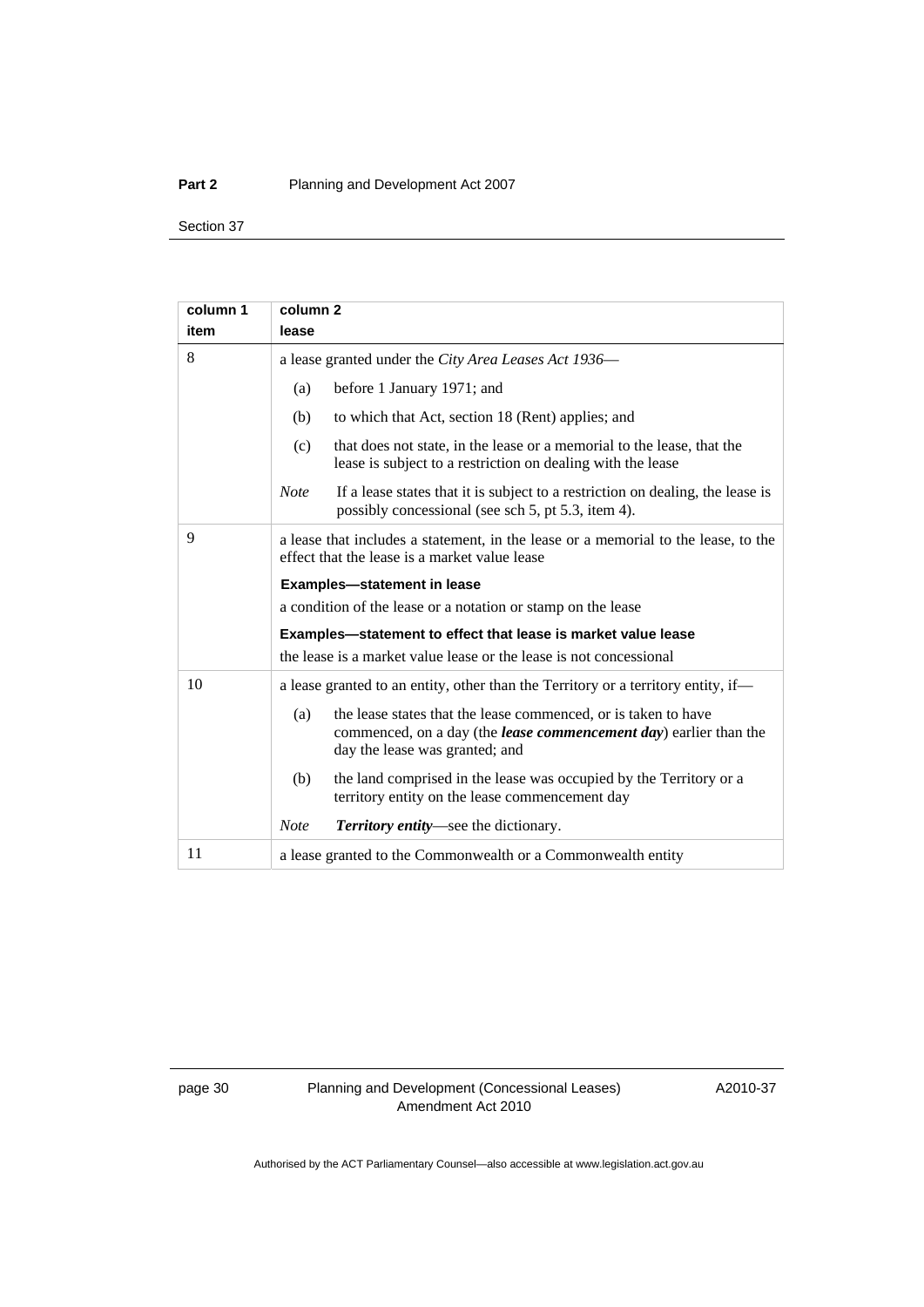| column 1<br>item | column 2<br>lease                                                                                                                                                            |
|------------------|------------------------------------------------------------------------------------------------------------------------------------------------------------------------------|
| 12               | a lease granted to an entity, other than the Commonwealth or a Commonwealth<br>entity, if-                                                                                   |
|                  | the lease states that the lease commenced, or is taken to have<br>(a)<br>commenced, on a day (the lease commencement day) earlier than the<br>day the lease was granted; and |
|                  | the land comprised in the lease was occupied by the Commonwealth<br>(b)<br>or a Commonwealth entity on the lease commencement day                                            |
|                  | <b>Note</b><br>Commonwealth entity-see the dictionary.                                                                                                                       |
| 13               | a lease granted under the City Area Leases Act 1936 if, on 1 July 2009-                                                                                                      |
|                  | the lessee of the lease is the holder of a club licence under the Liquor<br>(a)<br>Act 1975; and                                                                             |
|                  | (b)<br>at least 75% of the area of the land comprising the lease is located in<br>1 or both of the following:                                                                |
|                  | (i)<br>a commercial zone under the territory plan;                                                                                                                           |
|                  | (ii)<br>a designated area under the Australian Capital Territory<br>(Planning and Land Management) Act 1988 (Cwlth); and                                                     |
|                  | <b>Example</b>                                                                                                                                                               |
|                  | 30% of land comprised in a lease is located in a commercial zone and<br>50% of land is located in a designated area                                                          |
|                  | (c)<br>the lease does not state that there is a restriction on dealing with the<br>lease; and                                                                                |
|                  | (d)<br>the lease authorises the land comprised in the lease to be used for<br>$both$ —                                                                                       |
|                  | (i)<br>a licensed club under the Liquor Act 1975; and                                                                                                                        |
|                  | (ii)<br>a commercial purpose unrelated to the club                                                                                                                           |
|                  | <b>Examples-commercial purpose</b>                                                                                                                                           |
|                  | $\mathbf{1}$<br>a shop under the territory plan                                                                                                                              |
|                  | $\overline{2}$<br>a non-retail commercial use under the territory plan                                                                                                       |
|                  | 3<br>a commercial accommodation use under the territory plan                                                                                                                 |

A2010-37

Planning and Development (Concessional Leases) Amendment Act 2010

page 31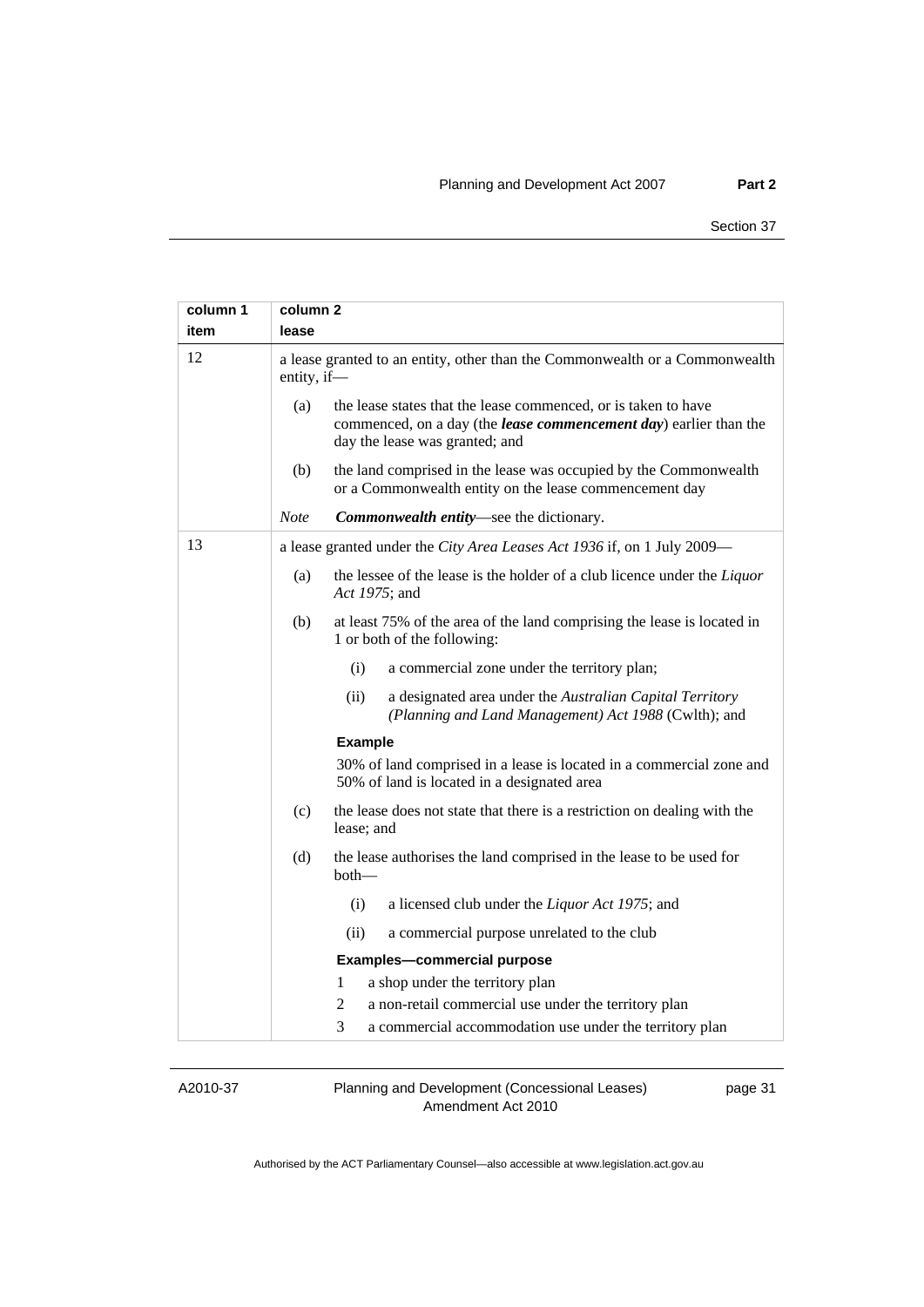#### **Part 2** Planning and Development Act 2007

Section 37

| column 1 | column <sub>2</sub>                                                                                                                                                                                  |  |  |  |  |
|----------|------------------------------------------------------------------------------------------------------------------------------------------------------------------------------------------------------|--|--|--|--|
| item     | lease                                                                                                                                                                                                |  |  |  |  |
| 14       | a lease granted to the Australian National University established under the<br>Australian National University Act 1991 (Cwlth)                                                                       |  |  |  |  |
| 15       | a lease granted under the Land (Planning and Environment) Act 1991,<br>section 164 (Special leases)                                                                                                  |  |  |  |  |
| 16       | a lease granted under the City Area Leases Act 1936 for commercial purposes                                                                                                                          |  |  |  |  |
| 17       | a lease granted after 30 March 2008 other than a lease—                                                                                                                                              |  |  |  |  |
|          | (a)<br>that states, in the lease or a memorial to the lease, that the lease is a<br>concessional lease; or                                                                                           |  |  |  |  |
|          | (b)<br>that satisfies the requirements under section $235C(1)$                                                                                                                                       |  |  |  |  |
|          | Certain leases granted after 30 March 2008 under the <i>Land (Planning</i> )<br><b>Note</b><br>and Environment) Act 1991 are possibly concessional (see s 235C).                                     |  |  |  |  |
| 18       | a lease granted before 31 March 2008 if-                                                                                                                                                             |  |  |  |  |
|          | the lease was granted for a consideration less than the full market<br>(a)<br>value of the lease, or for no consideration; but                                                                       |  |  |  |  |
|          | (b)<br>1 of the following payments was made to the Territory, a territory<br>entity, the Commonwealth, a Commonwealth entity or the entity that<br>originally granted the lease:                     |  |  |  |  |
|          | an amount in relation to the grant of the lease that was equal<br>(i)<br>to the lease's market value at the time of payment or, if the<br>amount was paid in parts, at the time of the last payment; |  |  |  |  |
|          | an amount to reduce the rent payable under the lease to a<br>(ii)<br>nominal rent under the Land (Planning and Environment)<br>Act 1991, section 186 (Variation of lease to pay out rent)            |  |  |  |  |

page 32 Planning and Development (Concessional Leases) Amendment Act 2010

A2010-37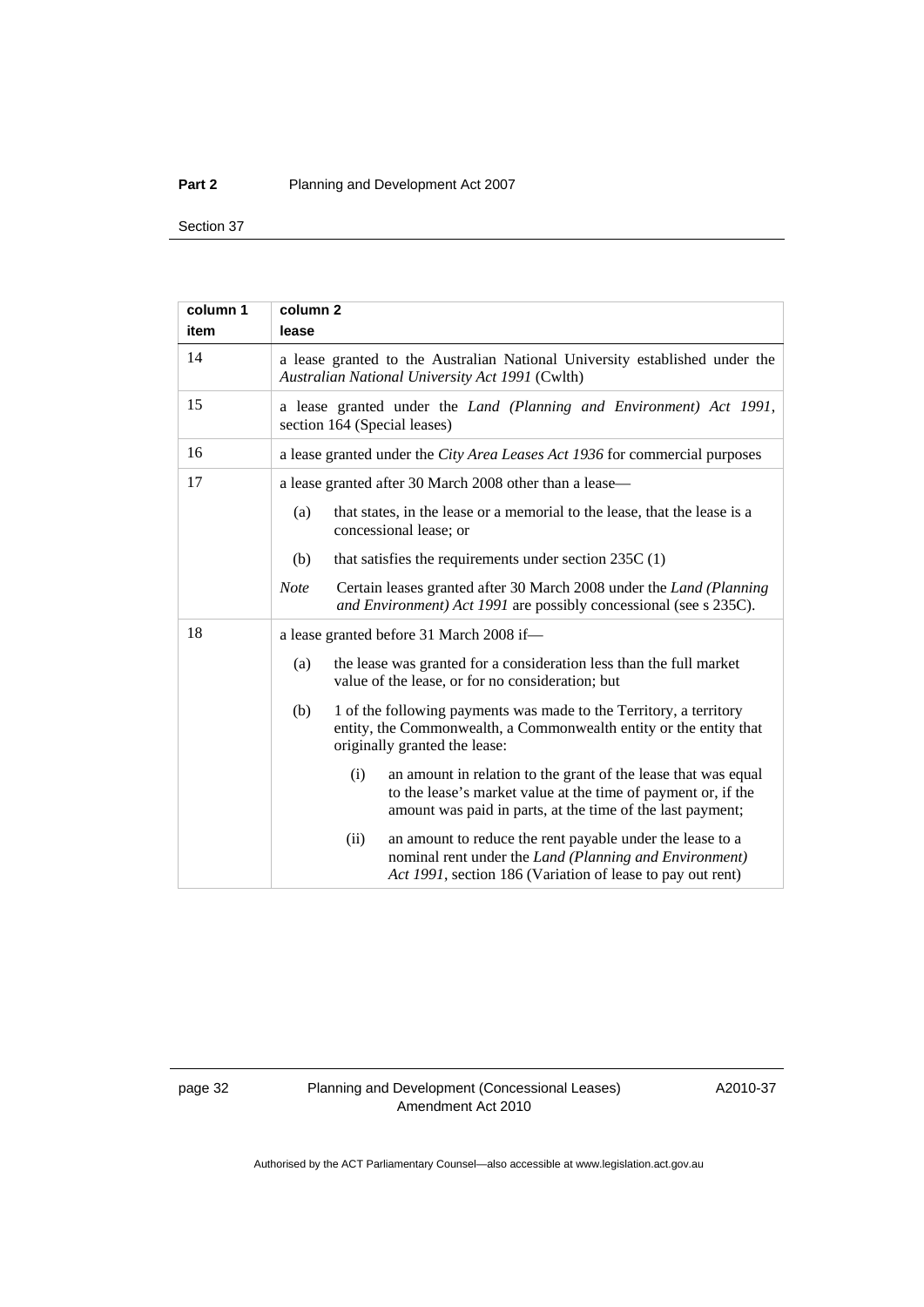| column 1                                                                                | column 2                                                                                                                                                                                                                                       |  |
|-----------------------------------------------------------------------------------------|------------------------------------------------------------------------------------------------------------------------------------------------------------------------------------------------------------------------------------------------|--|
| item                                                                                    | lease                                                                                                                                                                                                                                          |  |
| 19                                                                                      | a lease granted before 1 July 2007 if-                                                                                                                                                                                                         |  |
|                                                                                         | the lessee applied in writing to the planning and land authority or the<br>(a)<br>Minister to remove the concessional status of the lease; and                                                                                                 |  |
|                                                                                         | the planning and land authority or the Minister—<br>(b)                                                                                                                                                                                        |  |
|                                                                                         | approved the application in writing before 31 March 2008,<br>(i)<br>subject to payment of an amount (the <i>application amount</i> ),<br>decided by the planning and land authority or the Minister,<br>equal to the lease's market value; and |  |
|                                                                                         | decided the application amount in writing, after 1 July 2007<br>(ii)<br>and before 31 March 2008; and                                                                                                                                          |  |
|                                                                                         | the lessee did not pay the application amount before 31 March 2008;<br>(c)<br>and                                                                                                                                                              |  |
|                                                                                         | the lessee pays the application amount within 6 months after the<br>(d)<br>commencement of this schedule                                                                                                                                       |  |
| 20                                                                                      | a lease prescribed by regulation                                                                                                                                                                                                               |  |
| $M_{\rm{max}}$ . An account is non-of-the Ast is not enhancement and more entered level |                                                                                                                                                                                                                                                |  |

*Note* An example is part of the Act, is not exhaustive and may extend, but does not limit, the meaning of the provision in which it appears (see Legislation Act, s 126 and s 132).

# **Part 5.3 Possibly concessional leases**

*Note* A lease is not possibly concessional if the lease states that the lease is concessional or the lease is mentioned in part 5.2 (see s 235C).

| column 1<br>item | column 2<br>lease                                                                                                                                                         |
|------------------|---------------------------------------------------------------------------------------------------------------------------------------------------------------------------|
|                  | a lease granted to a property trust or other corporation established by or in<br>relation to a religious organisation that may hold property in accordance with<br>an Act |
|                  | a lease granted under the Leases (Special Purposes) Act 1925                                                                                                              |

A2010-37

Planning and Development (Concessional Leases) Amendment Act 2010

page 33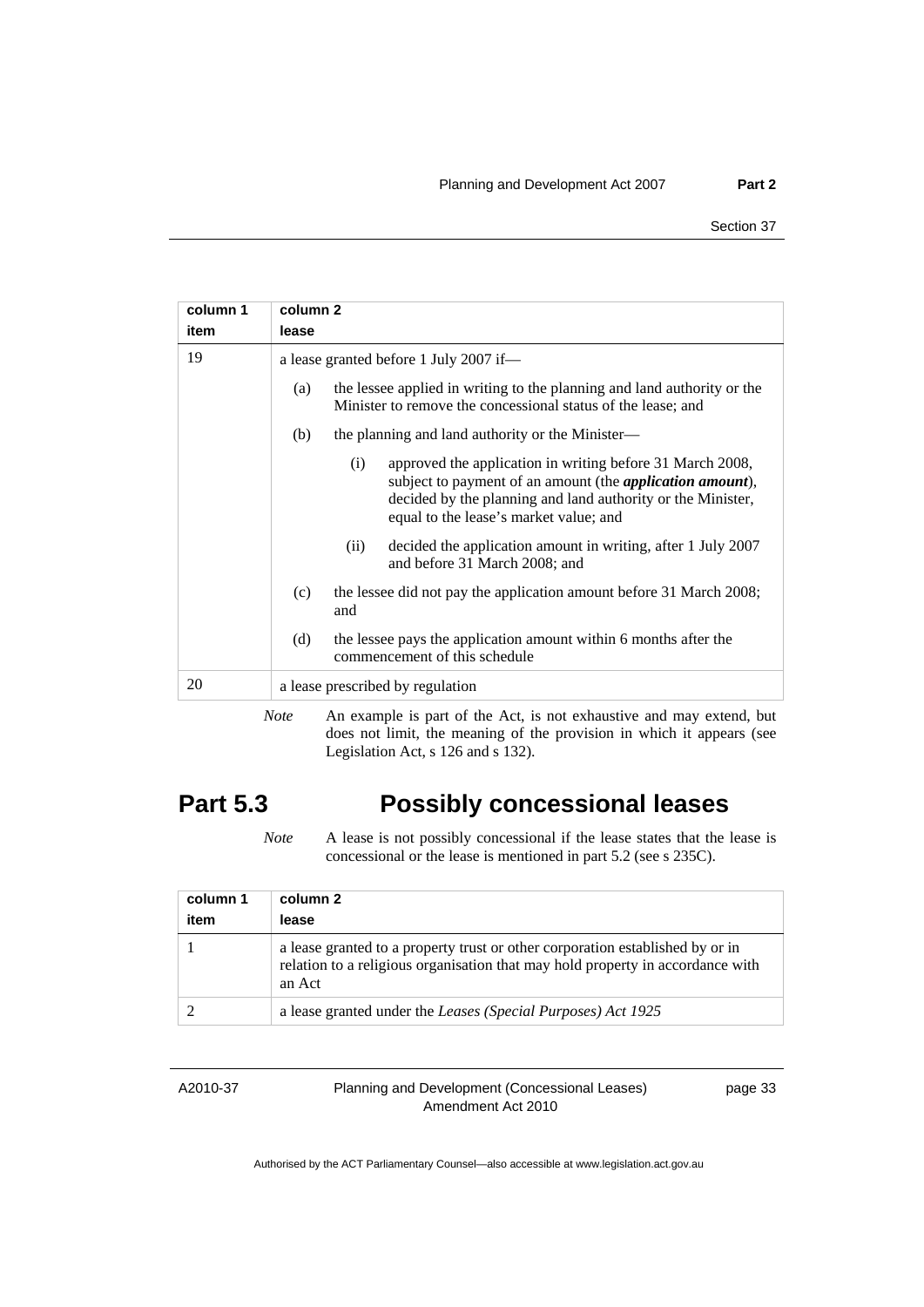#### **Part 2** Planning and Development Act 2007

Section 37

| column 1       | column <sub>2</sub>                                                                                                                                                                                                     |  |  |  |  |
|----------------|-------------------------------------------------------------------------------------------------------------------------------------------------------------------------------------------------------------------------|--|--|--|--|
| item           | lease                                                                                                                                                                                                                   |  |  |  |  |
| 3              | a lease that states, in the lease or a memorial to the lease, that the <i>Land</i><br>(Planning and Environment) Act 1991, section 167 applies to the lease                                                             |  |  |  |  |
| $\overline{4}$ | a lease that states, in the lease or a memorial to the lease, that the lease is<br>subject to a restriction on dealing with the lease                                                                                   |  |  |  |  |
| 5              | a lease that was granted under the Leases Act 1918                                                                                                                                                                      |  |  |  |  |
| 6              | a lease that states, in the lease or a memorial to the lease, that the lease is<br>subject to a requirement that 1 or more stated uses of the land may only be<br>exercised by the lessee                               |  |  |  |  |
| 7              | a lease granted to an incorporated association if-                                                                                                                                                                      |  |  |  |  |
|                | the incorporated association is still the lessee; and<br>(a)                                                                                                                                                            |  |  |  |  |
|                | the lease states that the lease is subject to a requirement that the<br>(b)<br>incorporated association occupy a minimum area of land                                                                                   |  |  |  |  |
| 8              | a lease-                                                                                                                                                                                                                |  |  |  |  |
|                | granted to a club, whether or not the club is still the lessee; or<br>(a)                                                                                                                                               |  |  |  |  |
|                | that authorises the land comprised in the lease to be used for a club<br>(b)                                                                                                                                            |  |  |  |  |
| 9              | a lease granted to a community organisation that states that the lease was<br>granted under the Land (Planning and Environment) Act 1991, section 163,<br>whether or not the community organisation is still the lessee |  |  |  |  |
|                | <b>Community organisation—see the dictionary.</b><br><b>Note</b>                                                                                                                                                        |  |  |  |  |

page 34 Planning and Development (Concessional Leases) Amendment Act 2010

A2010-37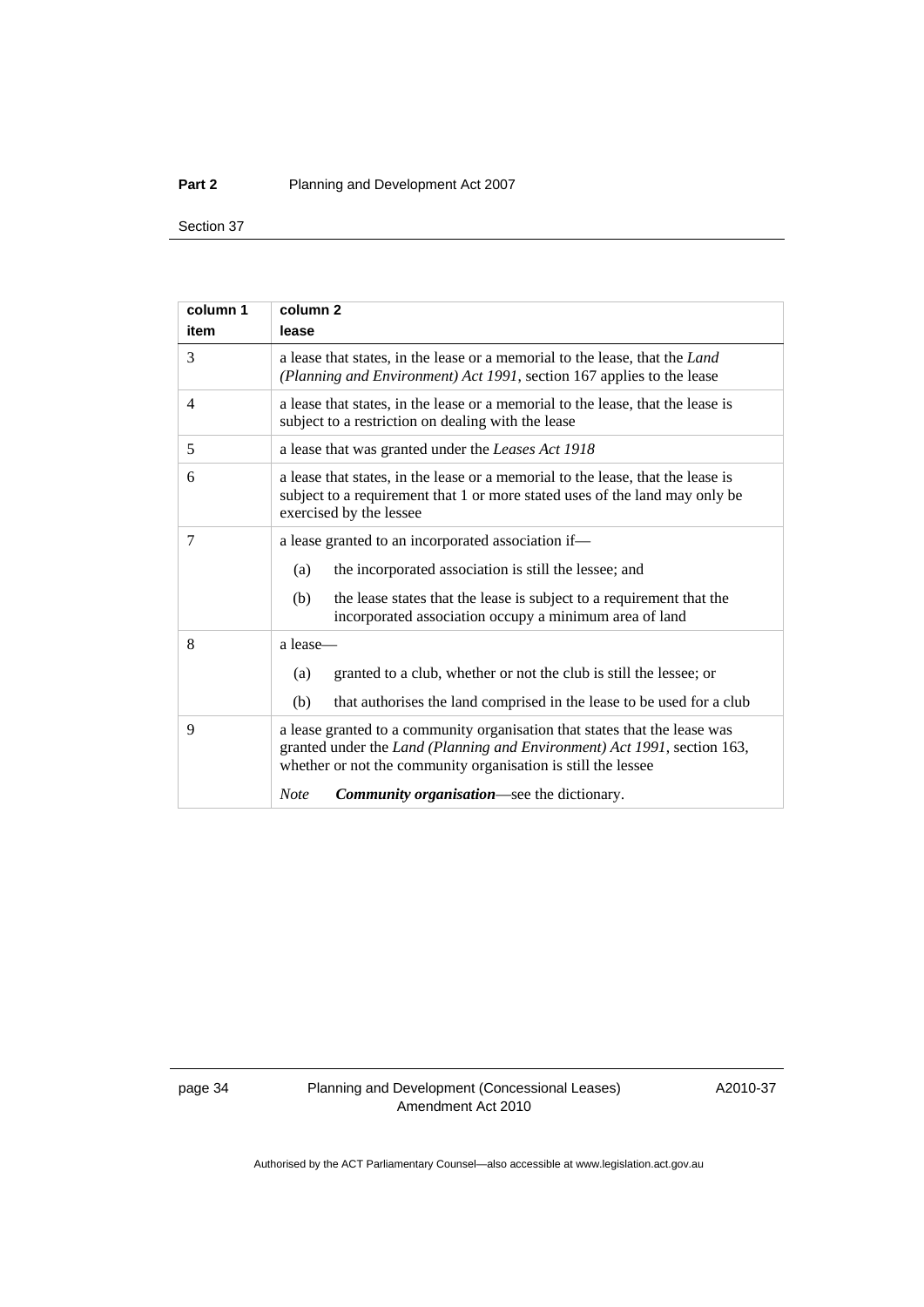<span id="page-38-0"></span>

| column 1 | column <sub>2</sub>                                                                                                                                                                        |  |  |  |  |  |
|----------|--------------------------------------------------------------------------------------------------------------------------------------------------------------------------------------------|--|--|--|--|--|
| item     | lease                                                                                                                                                                                      |  |  |  |  |  |
| 10       | a lease granted to an incorporated association or community organisation over<br>a unit in a units plan under the Unit Titles Act 2001 if-                                                 |  |  |  |  |  |
|          | the lease (the <i>original lease</i> ) that ended on registration of the units<br>(a)<br>plan was granted to the incorporated association or community<br>organisation; and                |  |  |  |  |  |
|          | the incorporated association or community organisation occupies the<br>(b)<br>unit                                                                                                         |  |  |  |  |  |
|          | for its own purposes; and<br>(i)                                                                                                                                                           |  |  |  |  |  |
|          | in accordance with a condition in the original lease<br>(ii)                                                                                                                               |  |  |  |  |  |
|          | <b>Note</b><br>On registration of a units plan, the lease of the parcel of land over<br>which the units plan is registered ends (see Unit Titles Act 2001, s 33).                          |  |  |  |  |  |
| 11       | a lease, other than a rural lease, granted for a term less than 99 years                                                                                                                   |  |  |  |  |  |
| 12       | a lease prescribed by regulation, other than a lease in relation to which a<br>dealing was registered after the commencement of this item and before the<br>commencement of the regulation |  |  |  |  |  |
|          | This item expires 3 years after $s$ 235C (3) commences (see<br><b>Note</b><br>s $235C(3)$ ).                                                                                               |  |  |  |  |  |

# **38 Dictionary, new definitions**

*insert* 

*Commonwealth entity* means—

- (a) a body established under a Commonwealth Act; or
- (b) a Commonwealth authority under the *Commonwealth Authorities and Companies Act 1997* (Cwlth); or
- (c) a Commonwealth company under the *Commonwealth Authorities and Companies Act 1997* (Cwlth); or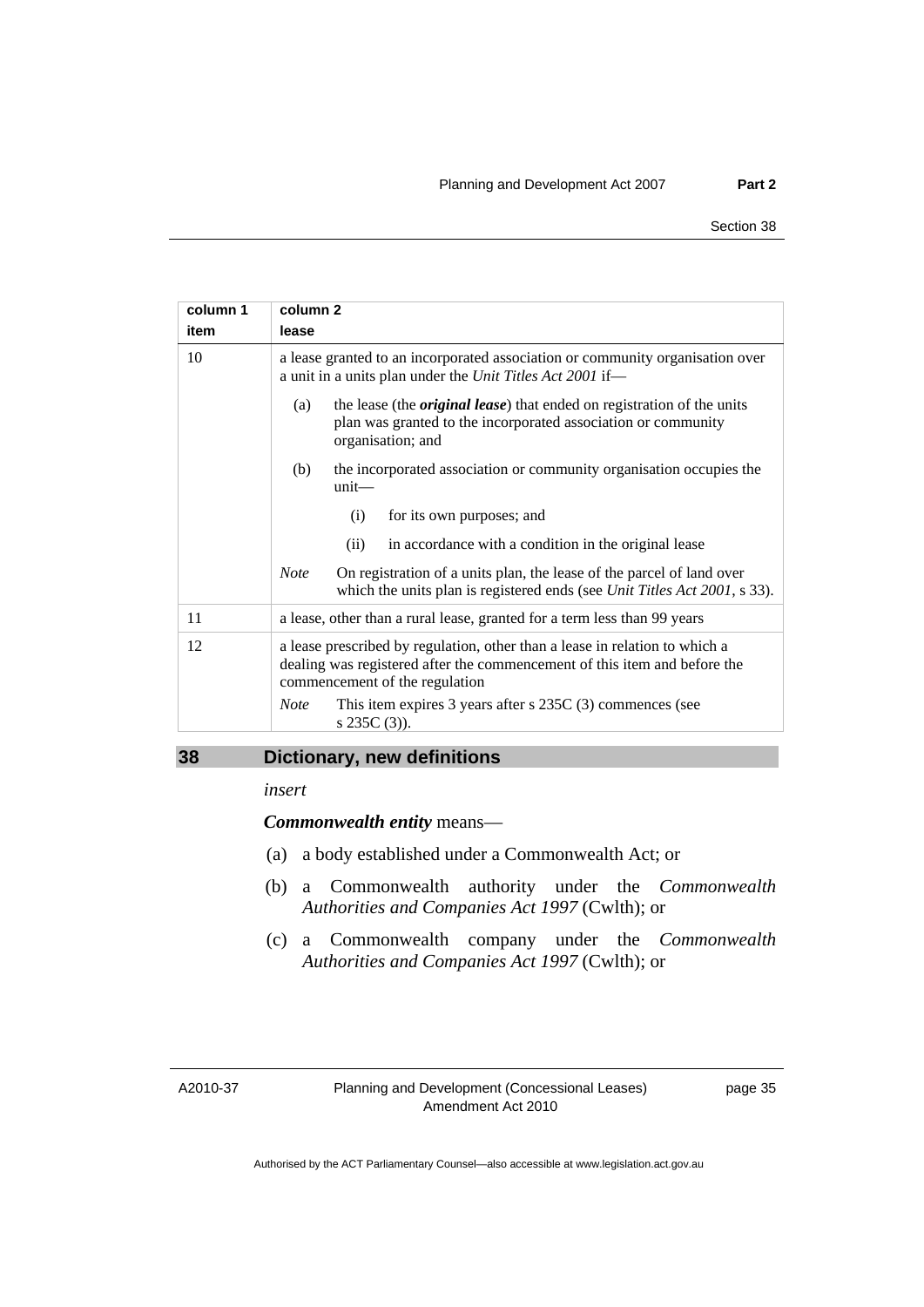- <span id="page-39-0"></span> (d) a company in which a controlling interest is held by either of the following, or by both of the following together:
	- (i) the Commonwealth;
	- (ii) a Commonwealth company under the *Commonwealth Authorities and Companies Act 1997* (Cwlth).

*community organisation* means a corporation that—

- (a) has, as its principal purpose, the provision of a service, or a form of assistance, to people living or working in the ACT; and
- (b) is not carried on for the financial benefit of its members; and
- (c) does not hold a club licence under the *Liquor Act 1975*.

## **39 Dictionary, definition of** *concessional lease*

*substitute* 

*concessional lease*—see section 235A.

### **40 Dictionary, definition of** *market value lease*

*substitute* 

*market value lease*—see section 235B.

```
41 Dictionary, new definitions
```
*insert* 

*memorial*—see the *Land Titles Act 1925*, dictionary.

*possibly concessional*, in relation to a lease—see section 235C.

*territory entity* means—

- (a) a territory authority; or
- (b) a territory instrumentality; or

page 36 Planning and Development (Concessional Leases) Amendment Act 2010

A2010-37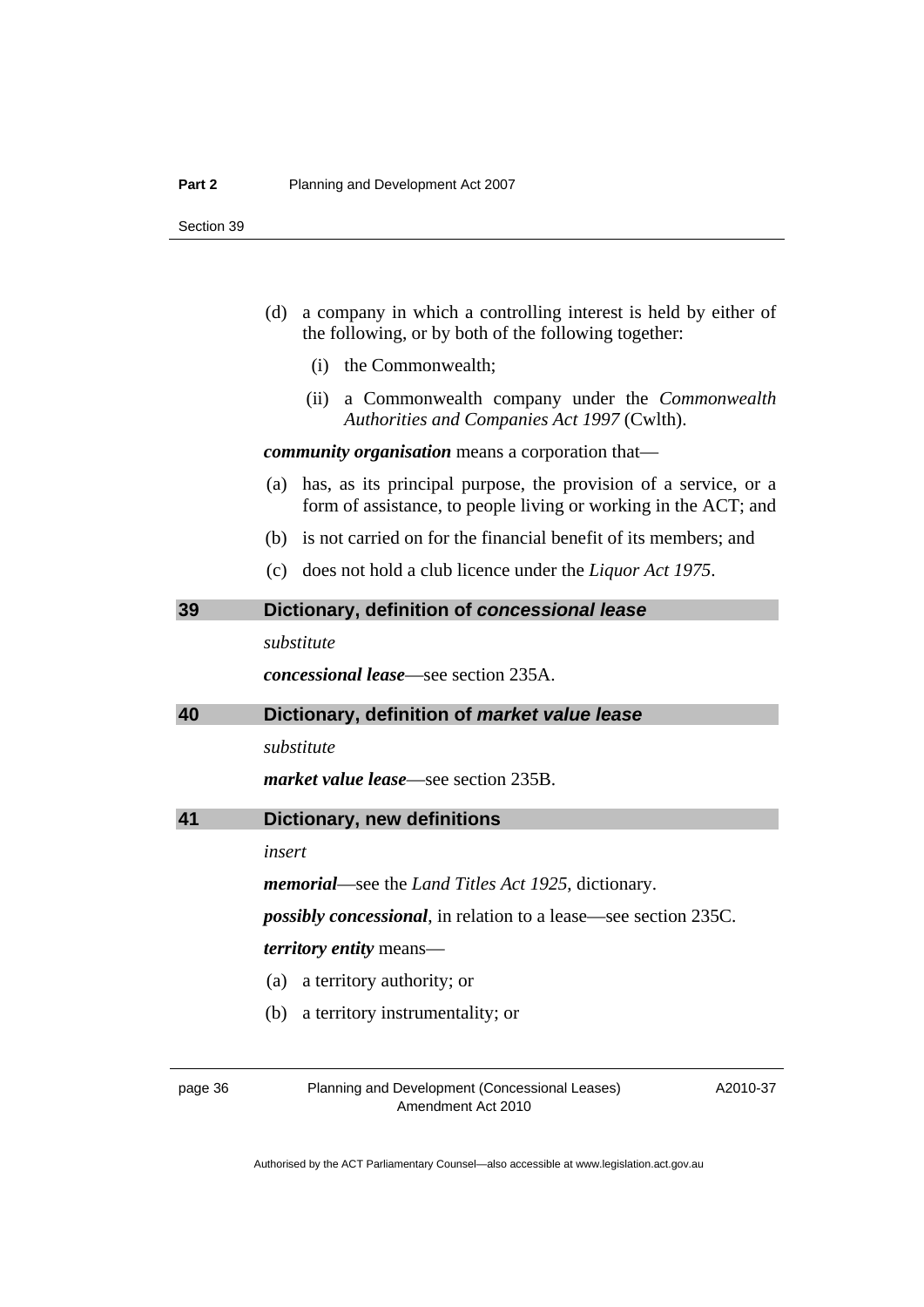- (c) a territory-owned corporation.
- *Note Territory authority*, *territory instrumentality* and *territory-owned corporation*—see the Legislation Act, dictionary, pt 1.

A2010-37

Planning and Development (Concessional Leases) Amendment Act 2010

page 37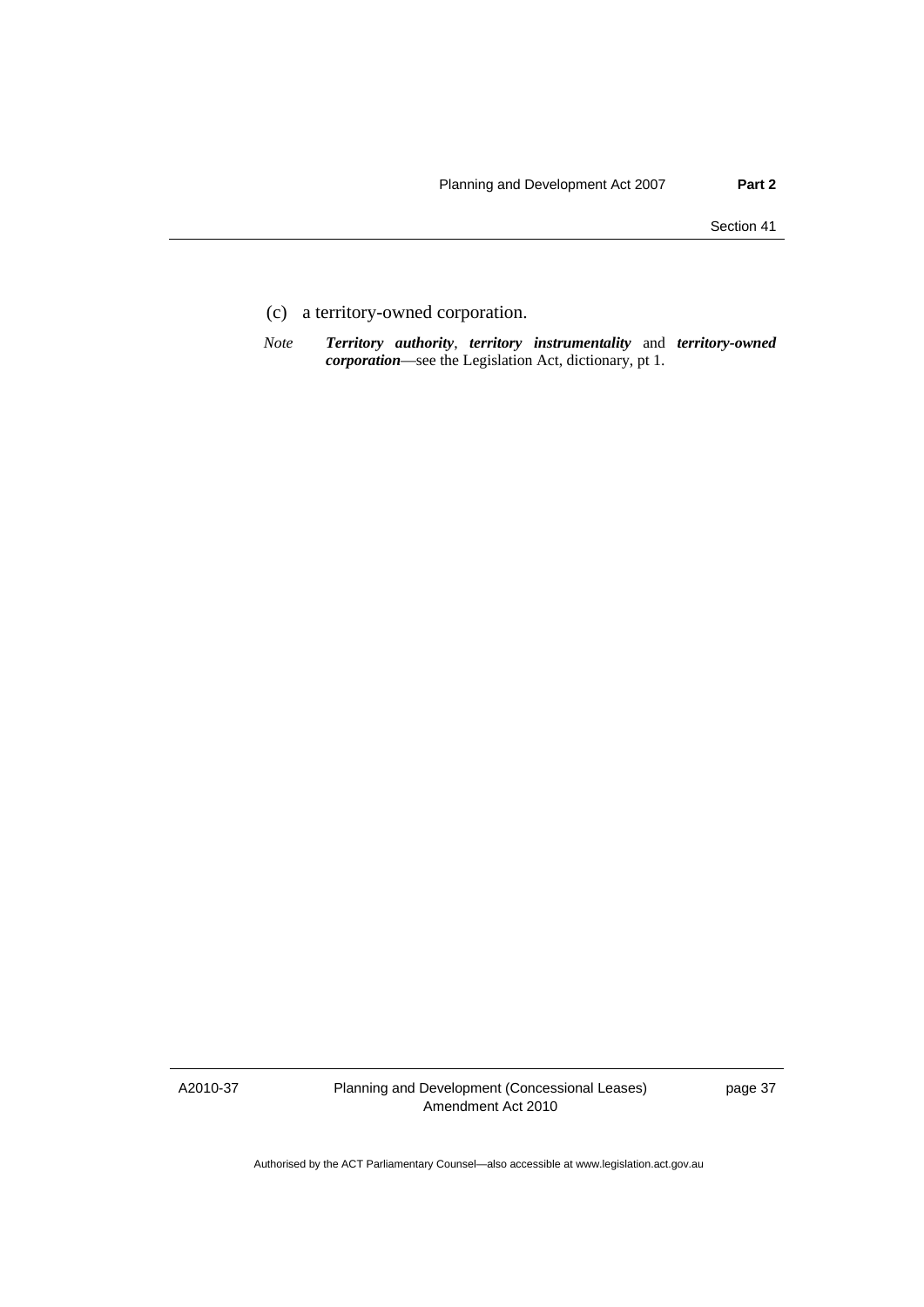# <span id="page-41-0"></span>**Part 3** Planning and Development **Regulation 2008**

| 42      | <b>Concessional leases</b><br><b>Part 5.1A</b>                                                   |          |
|---------|--------------------------------------------------------------------------------------------------|----------|
|         | omit                                                                                             |          |
| 43      | <b>Definitions-pt 5.1</b><br>Section 100, definition of Commonwealth entity                      |          |
|         | omit                                                                                             |          |
| 44      | Section 100, definition of territory entity                                                      |          |
|         | substitute                                                                                       |          |
|         | <i>territory entity</i> does not include the housing commissioner.                               |          |
| 45      | Direct sales requiring approval by Executive-<br>Act, s 240 (1) (a)<br>Section 105 (a) (i), note |          |
|         | substitute                                                                                       |          |
|         | Territory entity—see the Act, dictionary.<br><b>Note</b>                                         |          |
| 46      | Section 105 (a) (ii), note                                                                       |          |
|         | substitute                                                                                       |          |
|         | Commonwealth entity—see the Act, dictionary.<br><b>Note</b>                                      |          |
| 47      | Section 105 (e), note                                                                            |          |
|         | substitute                                                                                       |          |
|         | <b>Community organisation—see the Act, dictionary.</b><br><b>Note</b>                            |          |
| page 38 | Planning and Development (Concessional Leases)<br>Amendment Act 2010                             | A2010-37 |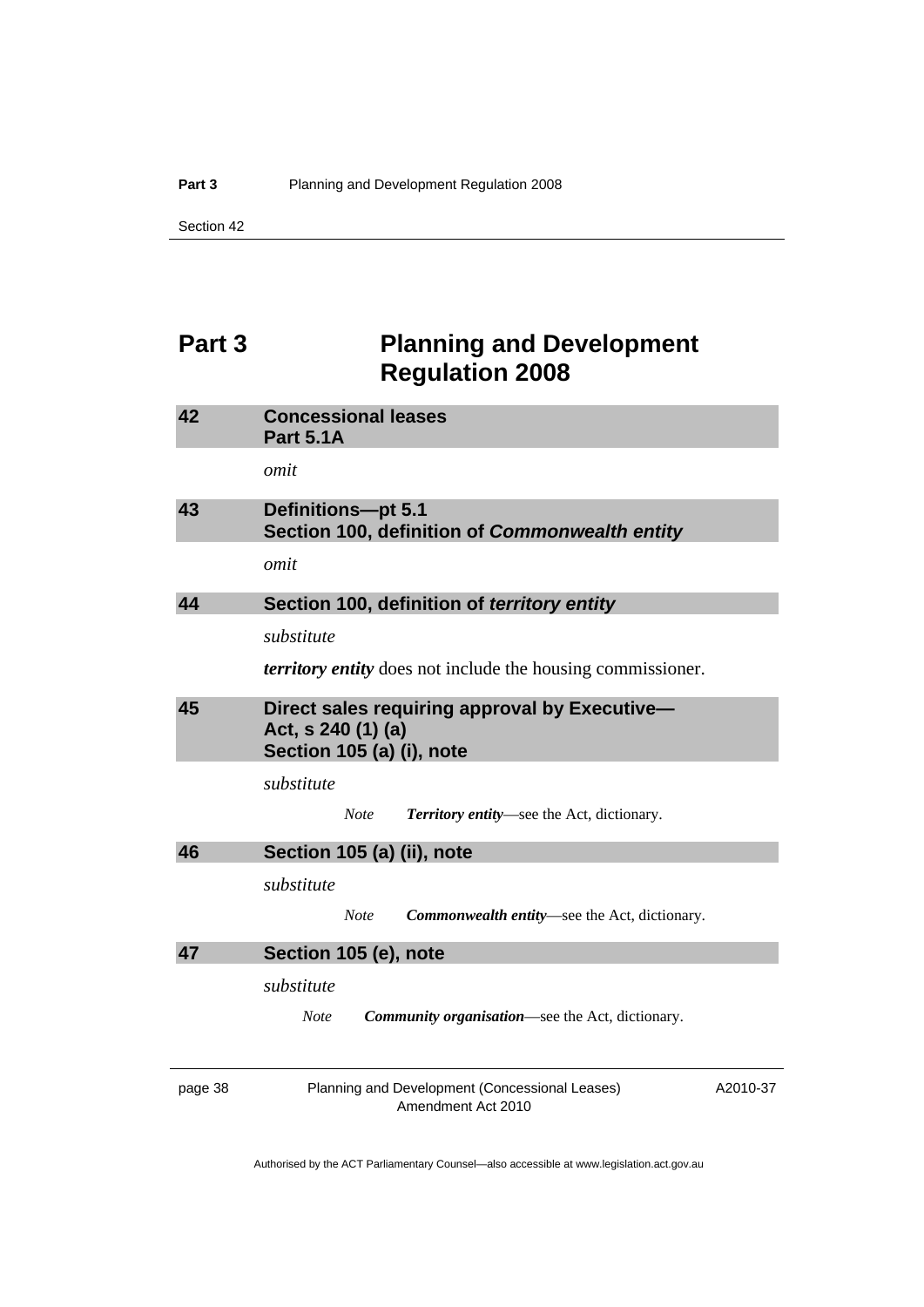### <span id="page-42-0"></span>**48 Direct sale criteria for territory entities— Act, s 240 (1) (a) (i) Section 106, note**

*substitute* 

*Note Territory entity*—see the Act, dictionary.

# **49 Direct sale criteria for Commonwealth entities— Act, s 240 (1) (a) (i) Section 107 (1), note**

*substitute* 

*Note Commonwealth entity*—see the Act, dictionary.

# **50 Direct sale criteria for community organisations— Act, s 240 (1) (a) (i) Section 112 (1), note**

*substitute* 

*Note Community organisation*—see the Act, dictionary.

# **51 Direct sale criteria for supportive accommodation— Act, s 240 (1) (a) (i) Section 113 (1) (a), note**

*substitute* 

*Note Community organisation*—see the Act, dictionary.

### **52 Section 142 heading**

*substitute* 

# **142 Exemptions from restrictions on dealings with certain leases—Act, s 251 (5)**

A2010-37

Planning and Development (Concessional Leases) Amendment Act 2010

page 39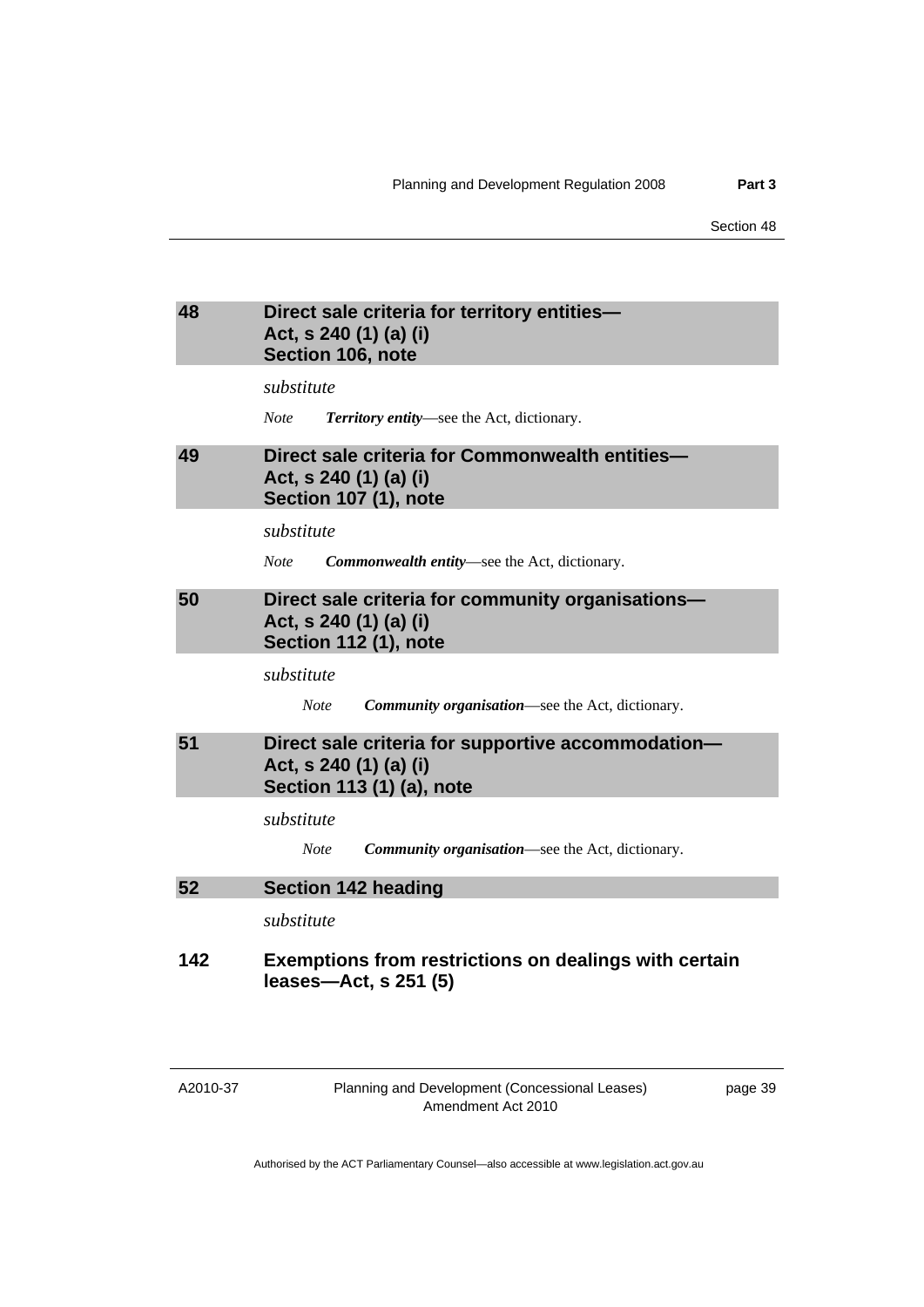# <span id="page-43-0"></span>**53 Increase of change of use charge for concessional leases—Act, s 279 (1) and (2) Section 181 (3), definition of** *consolidated or subdivided concessional lease*

*omit* 

235 (3)

*substitute* 

235A (4)

# **54 Increase of change of use charge for recently commenced leases—Act, s 279 (1) and (2) Section 182 (1) (b), note**

*omit* 

*substitute* 

235A

235

# **55 Amount of refund on surrender or termination of certain leases—Act, s 300 (2) Section 210 (1) (b), note**

*substitute* 

### **56 Dictionary, note 3**

*insert* 

- community organisation
- concessional lease (see s 235A)
- territory entity

page 40 Planning and Development (Concessional Leases) Amendment Act 2010

A2010-37

*Note Community organisation*—see the Act, dictionary.